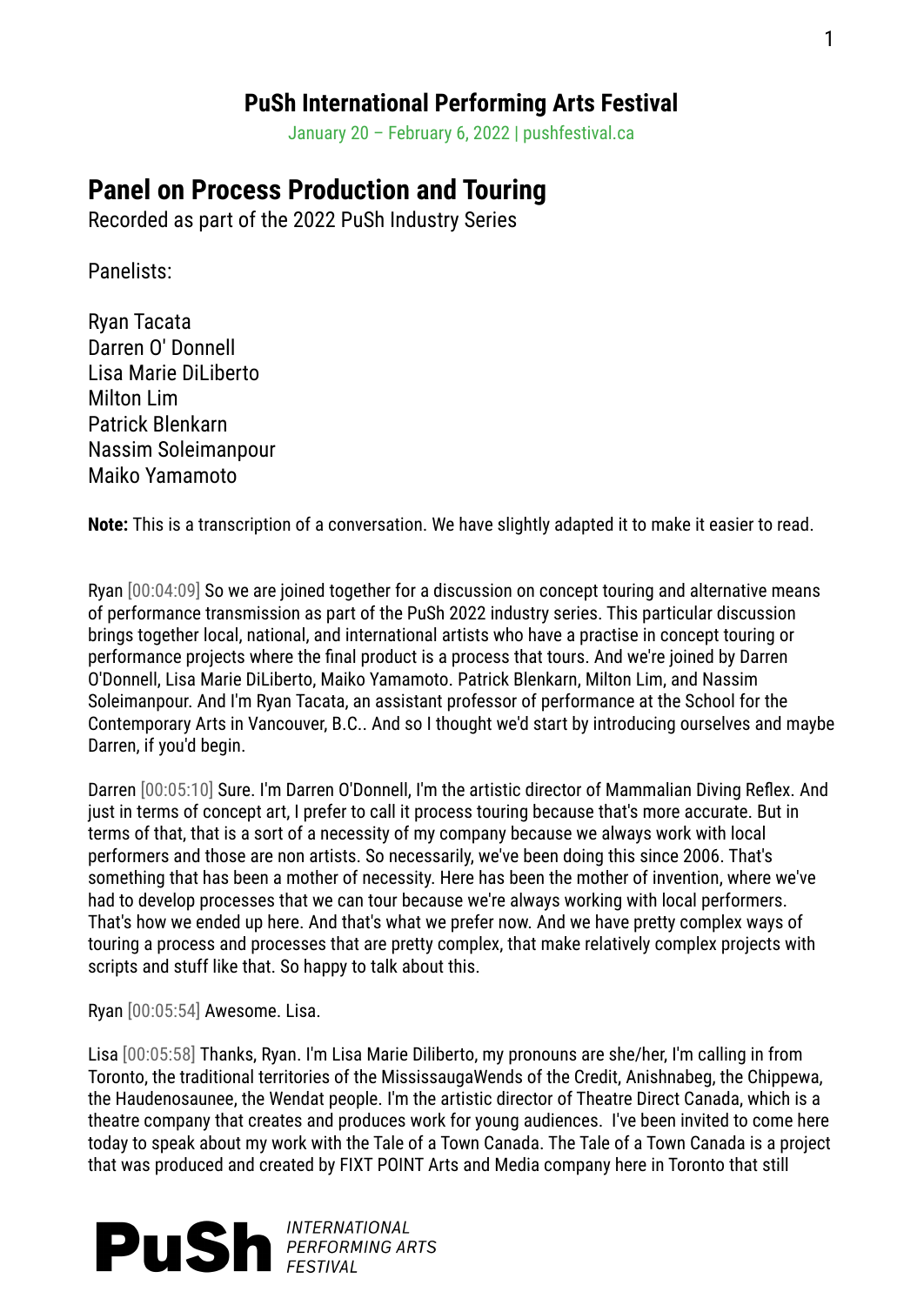continues. Led by my partner, Charles Catchable. Him and I created that project early in the year in 2008, and then we ended up touring it across the country between 2014 and 2016, collaborating with local, professional and community artists in every province and territory. We went all across Canada and to the North over three years and then created interviewing people about their memories of their main street in downtown. In a story mobile, so a little sound recording studio on wheels and then creating site-specific performances using the audio and the interviews gathered through those stories for the the local community. So yeah, I'm really excited to be here and to talk more about how we toured that. Eventually, it moved beyond just us, and we had teams of artists in different places across Canada touring this process.

Ryan [00:07:36] Awesome, thank you, Lisa. Maiko.

Maiko [00:07:41] Thanks, Ryan. Hi, everyone, I'm Maiko Yamamoto, I'm one of the co-artistic directors of a company here in Vancouver called Theatre Replacement. I'm a theatre performance maker and director. I do a lot of my work with the other co-artistic director of this company called James Long. And we have been lucky to tour our work nationally and internationally to many different festivals and places. And I would say our relationship to concept touring or process touring, as Darren likes to call it, is that we've been doing more projects that lean into processes and models that work with local participants in recent years. So I would say our interest in it is out of necessity too, like Darren, but also out of interest and making things like local participation into the overall concept has for us been really, you know, it added a lot of enjoyment to bringing works on the road because there's always something new to interact with, new people to meet and it changes the work and it keeps it moving forward. Thanks.

Ryan [00:08:55] Patrick.

Patrick [00:09:00] Hey, my name is Patrick Blenkarn, and I am a performance maker and visual artist and game designer / programmer. I'm here to talk about some of the works that myself and Milton, who will talk about himself soon have been making and those works are: asses.masses, which is a video game designed for the stage and culturecapital, which is a trading card game that uses public data, public funding, data and interviews with artists and other members of the arts ecology and a specific region to create stage based card games. And more broadly, though, my work has sort of interfaced with questions around automation or participation. I guess there's a fine line that I'm interested in; talking about the relationship between remote touring and process touring because they seem fundamentally very similar, but also qualifibley different. I'm curious to see how we can make a distinction between those types of works that we're making - who are on this call. Thanks very much.

Ryan [00:10:20] Thanks, Patrick. Milton.

Milton [00:10:23] Everyone, my name is Milton Lim, my pronouns, are he/him and like many of my esteemed colleagues here today, I am coming to you from Vancouver, B.C., the traditional ancestral and unceded territories of Musqueam, Squamish, and Tsleil-Waututh First Nations. I am here today as a co-creator of quite a few projects with Patrick Blenkarn; culturecapital and asses.masses, as has been previously mentioned. I can say Patrick and I do a lot of watching of the different kinds of work coming out of Canada. Especially as the co-founders and the lead archivists of VideoKen, which is a project that is trying to collect video documentation of live performance - so dance, theatre and live art. Our work sits at an intersection of games, performance and participation. I think that there is a lot that comes out of not necessity, but a formal interest in trying to bring in different kinds of performance into the performance ecosystem, especially around different levels of engagement with

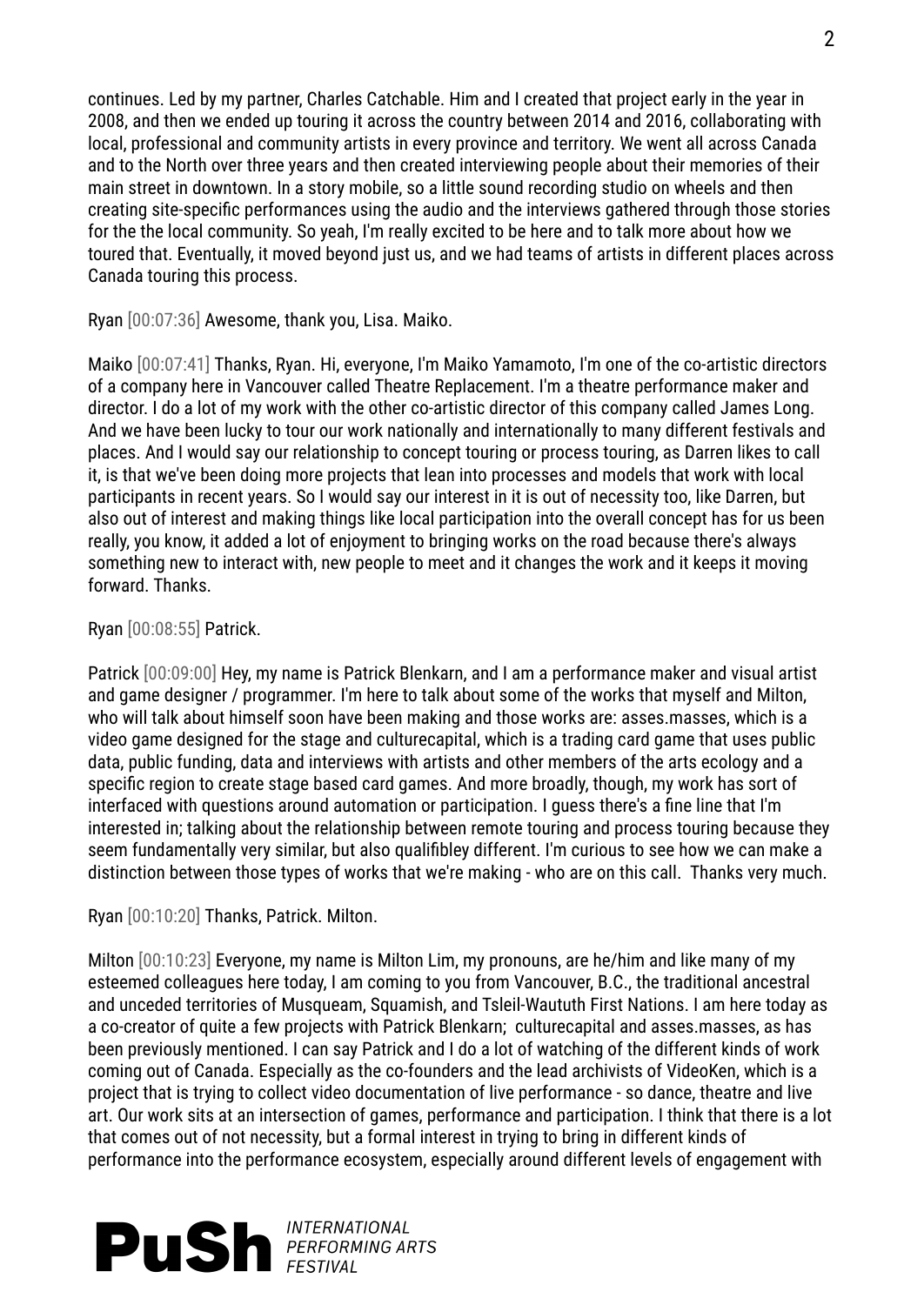participants insofar as removing the trained performer. But maybe we'll leave that there for now and leave for the discussion. Thank you.

Ryan [00:11:36] . Thank you Milton. Nassim?

Nassim [00:11:42] Hello, Ryan. Hello, everyone. My name is Nassim Soleimanpour. If you're trying to visualise me, I'm wearing round glasses. I am not that tall, I have black hair. I am sitting in my study in Berlin. I'm an Iranian writer, theatre-maker based here since 2015, freezing in Germany. I'm mainly known for plays which do not demand rehearsals. These plays often cast new performers per show who have to read the play sight unseen in front of a live audience. The list includes White Rabbit Red Rabbit, Blank, Nassim the Play and a few more. Thank you.

Ryan [00:12:36] Awesome. Well thank you Nassim. I'll start with one question and then I'll let you all run with it. But let's go back to Darren. You made a distinction between concept touring and process touring. And I thought that maybe you could help us, who may be unfamiliar with this language, understand what we mean by process touring to break that down a bit and why process touring over more conventional models of touring and production.

Darren [00:13:08] I distinguish between concept versus process touring because I believe no matter what you're touring, as a theatre maker, you're always touring a concept, whether that concept is a team that's been on the project from the beginning and you're just travelling from city to city or you're developing the project anew each location. In both cases, that's the concept. A concept is touring. When I distinguish that between process touring, what I mean specifically is the second example there, which is you're making the work anew in each location. And what you're touring is a method of engaging people, which sometimes can be workshops that precede the actual work and you get people to do stuff and devise things. It sounds like Nassim does something a little bit different than that with what he's doing. I should mention I'm bald for those who are listening on the podcast here. And I'm in Melbourne and it's five a.m. So if I sound... So you're touring a series of things that you do with a group of people that then yield, hopefully, a relatively similar product that you've done in other cities with other people. And this has come about due to the fact that I'm often working with children, teens and seniors and refugees. So there's four sort of populations that I've worked with over the course of the last bunch of years and these are non-professionals. So we have to come up with a system to include them and then to produce something that is slick enough to be presented in a performing arts festival. The one that we have that's the most sophisticated is All the Sex I've Ever had that produces a 90-minute script-based work that has six performers in it all over the age of 65. So, that's how we came about. And that's what I consider process. I consider the whole thing process production and touring. So the first question is: "How do you build a process that can be toured and that other people can plug into quite quickly and still contribute"? This is the most important part I think, still contribute their own stories, their own personalities, their own interests, that sort of thing. I think that's a really delicate balancing act, and All the Sex I've Ever Had is the one that really does it the best. They're tough to make. I've been trying to make one as good as All the Sex, since All the Sex and it's really, really tough to make something that's quite sophisticated, that has lines that people speak and that last a long period of time as opposed to just event-based stuff like, Haircuts by Children is very event-based and it's always the same everywhere. Just kids cutting hair is pretty basic. So, I think it's a real challenge to do this in a way that includes people with their own sort of stories and interests and can be slick and sophisticated and make an audience feel like they've seen a good theatre show. I think those are those things that are tough to do in a quick way because you have to be quick. You don't have much time in each town. No presenter wants you there for more than a few weeks.

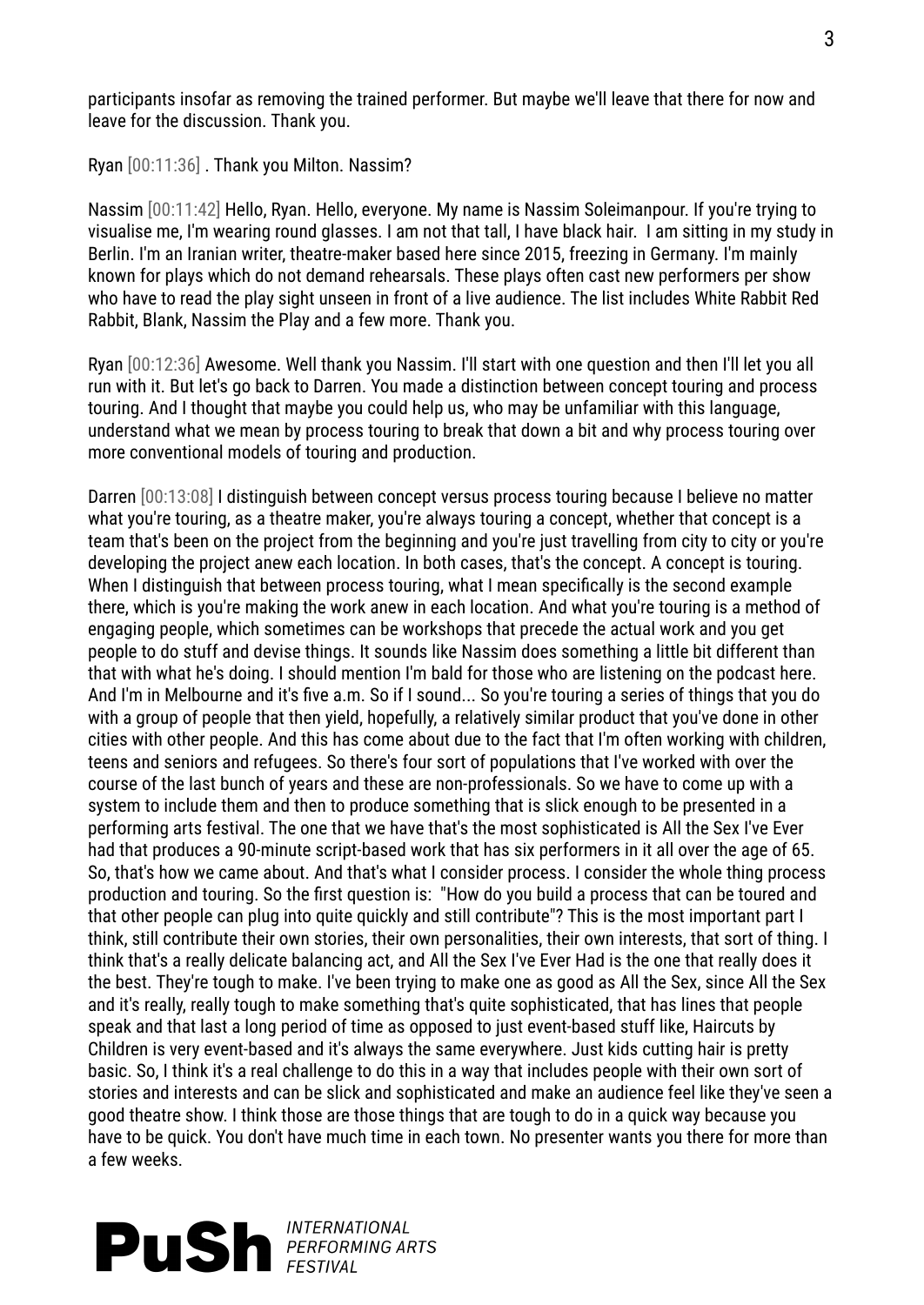Maiko [00:16:23] Can I maybe add on the idea of where the language around concept touring? Or where this might have come from? We seem to be in an interesting moment in time where people who have been making works like this forever, like Nassim and Darren and just called their work- their work and their processes - their processes. I think now we've hit a point. Nassim and I were both part of a cohort earlier this year that was initiated by the Lift Festival, Chris Nelson and the Lift Festival, which is a concept touring residency. And so after I heard that term there, it felt like that language sort of took wildfire and everybody was using it to describe these works that were really emerging out of necessity out of the pandemic. These were digital works that had mobility inside of a moment like this, but also took into consideration the climate emergency. I think that's a huge factor inside of, this question of touring, of putting people on planes, is it ethical to do this anymore? And so I think we're having this teeter-totter moment where there have been people doing this forever. But this language has emerged around it. And I just thought that was a fun thing to put in because I have spoken to Chris Nelson not too long ago, and he says people are now speaking concept touring back to him and he told me that that language actually originated from a conversation he had with Darren and saying Darren called it something else, but he couldn't remember what you called it. And you call it process touring.

## Darren [00:18:05] Right, yeah.

Milton [00:18:08] Maybe to hop on that as well, Patrick and I were talking about how in many other kinds of arts disciplines, concept touring is just a given, around social practise and how you might move from one thing to the next. And I think that it especially lands, as you're saying, Maiko, in this current moment in time, but also in a very particular kind of community that uses that as an outlier of a kind of work. I see Nassim, nodding a little bit, because often that work has been historically seen as outside or on the margins of what people would normally deem as performance. And I think the terming of it as concept touring attributes that same sort of gesture.

Patrick [00:18:49] I was just going to add to that. We sort of joked at one point that we felt like board games were the original concept touring, they had all the things that you needed: they brought X number people together; there were instructions for people to participate in. It's touring without the actors. It's like no rehearsal required, or there's a bit of rehearsal because you want to play one round first. And so once you start to broaden that concept of what is permissible to be concept touring performance versus just a system that you can be plugged into and participate in and shape to a degree without actually changing the system completely. Yeah, there's a lot of things that we already engage with that have that feature. But what's different I think in some ways is this distinction that, maybe I don't want to sort of harp on too much, but it feels like there's a significant distinction between those who go somewhere or send someone somewhere to rehearse something versus something that arrives in town and we engage with on a first cold read like, Nassim, your work, White Rabbit, Red Rabbit, was pretty seminal I'd say for me, a number of years ago, as I understood, oh, how could you do that? It was a very first point reference point for my work - like a book that I'd made that's read by an audience called Soliloquy in English. It's a reference point that has always been in the room when we are building asses.masses. So thank you. But it felt like there's a very different conversation that that's having than something like what you're talking about, Darren, with All the Sex I've Ever Had or even The FiXT POiNT, the long term collection, which those works full disclosure, have been references for culturecapital, which Milton and I are building through long term residencies over a month. Talking to people and gathering information and then creating something with that information.

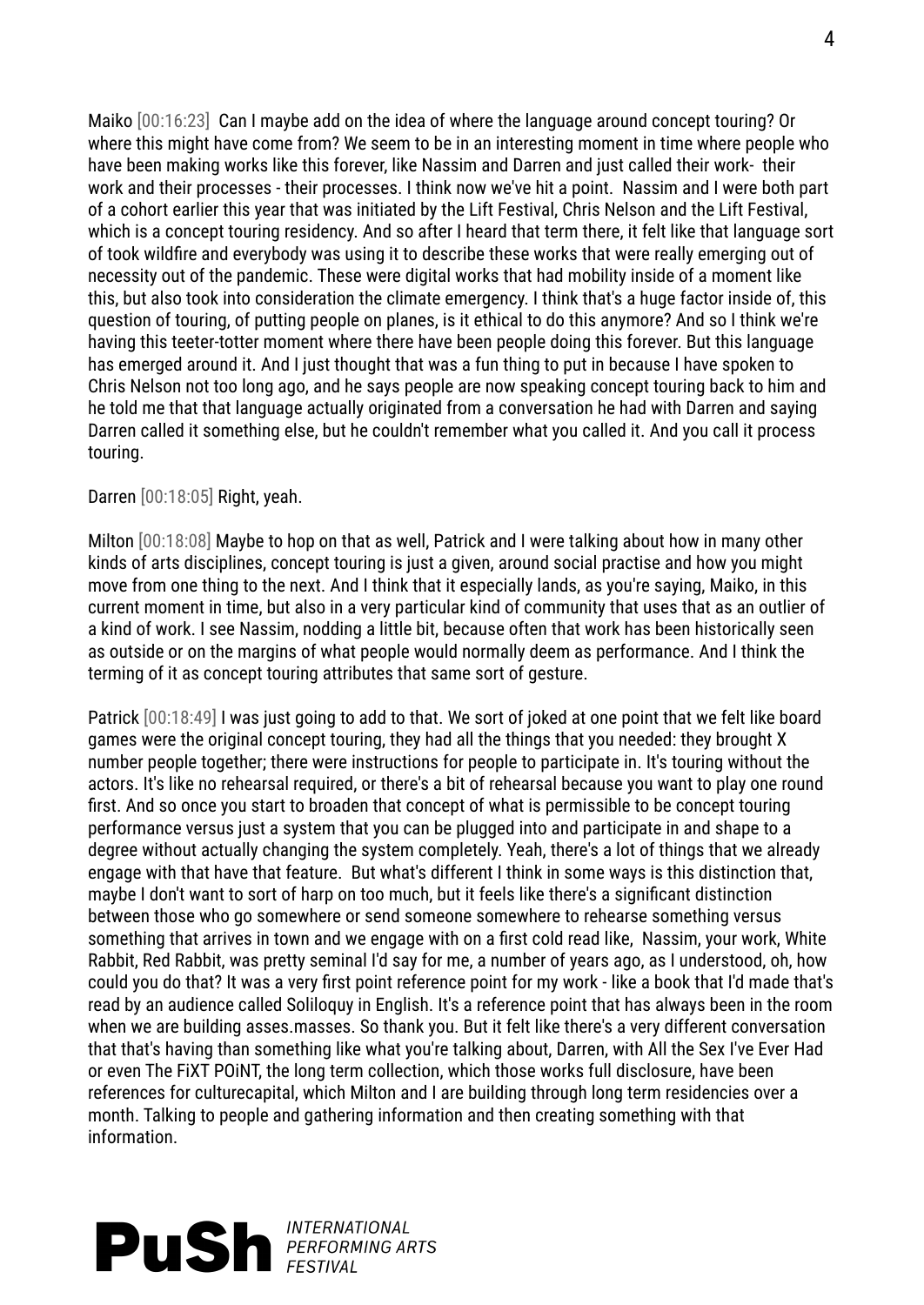Darren [00:20:48] Nassim, could you just describe one of the works and what it is, just because I don't have a picture of it. I'm sorry. I don't know it.

Nassim [00:20:55] Yeah. Well, the one that Patrick was talking about is a play called White Rabbit Red Rabbit which is the first in this series, which I've written in 2010. When I was in Iran, I didn't have a passport. I couldn't travel because I didn't do military service and I was done with the structure of making theatre in Iran and the way it is supervised. So I convinced myself, forcefully, that my English is passable enough to try and write something in English. And I thought I could get different performers to show up. And then they received this envelope, which contains 40 pages sight unseen in front of a live audience. They open it. They're not allowed to google it. They're not allowed to watch it. If you perform in it once you cannot do it again. And then they just read it. And then through the text, somehow I direct the performer. Immediately it became like a phenomenon. We've performed it over, I think, 3000 times in 50, 60 countries; 40 languages; with celebrities. And they did it at schools. They are doing it at banks. And then it became like a saying that, you know that there's more into this game then... I bumped into Tim Crouch of course, later. And I've heard about An Oak Tree, which casts a new performer and made many good friends on the way, including Maiko, who performed in one of the shows as well. Yeah, that is the story.

Maiko [00:22:42] I've performed three of Nassims plays now.

Nassim [00:22:45] There we go. Oh

Maiko [00:22:47] I've done White Rabbit, Red Rabbit, Blank and Nassim.

Nassim [00:22:51] So I think I can go and sleep. Whatever I can say, Maiko is better.

Maiko [00:22:55] No, I mean, this is something that I would say, you know, we're talking also in concept touring around the kind of transmission that the works have: Is it an artist to another artist transmission? What is the hosting relationship? Is it an artist to an audience? Is this an artist to another, you know, a presenter or a venue? So I feel like this one is a little bit artists, although there is an intermediary because usually a company will come on as a producer or a venue will come in as a producer. But to me, I felt like doing all those works was an artist to artist transmission because literally you get an envelope passed to you, that feels like it comes from the Nassims' hands to yours, and you just kind of have to go.

Nassim [00:23:47] Lisa, you had a thought.

Lisa [00:23:50] Well, yeah, just even building on that... Thinking about how often it's an artist to the community transmission. Or even circling back to think about the roots of this kind of work process or concept touring in community-engaged arts and that kind of history of work in Canada, which I'm most familiar with. But that's certainly influenced a lot of the work that I've done, really, that kind of work, working, collaborating with professional artists to create a container or a process in which artist within a community can find a way to express themselves or to fit in. It also has its roots if we think about it in protest theatre or political theatre. Theatre that was outside of the theatre. I think this is where this connects with site specific immersive theatre. A lot of this has that kind of flavour or feeling. And when I think about the work with FiXT POiNT, the Tale of a Town work, it was really about "How can we take this work, a structure or a process into a community that has certain posts in place, certain markers in place over a period of time and then fill those in, fill in the content or the colours on those puzzle pieces with what we're gathering from the community in terms of the people that we're

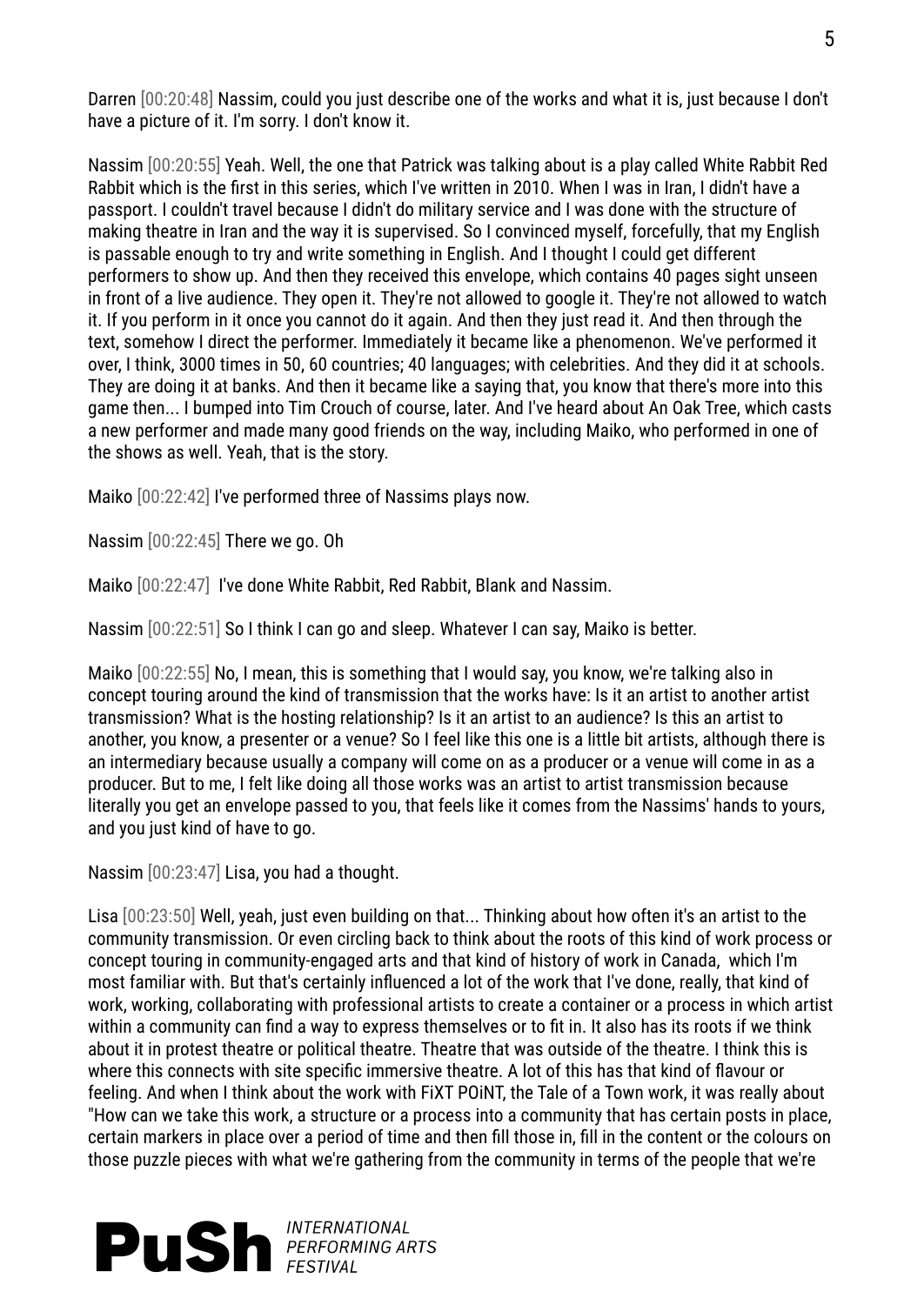interviewing? But also the artists in that place are a part of that and also the venue or the place?" In the case of FiXT POiNT it's site-specific work, so there are so many things that are involved in that. The pieces are like the stories and the shapes... The artists that are there...and how do we fit them together within that structure? And then out comes something that is its own piece, but it fits together within a bigger puzzle of that work or that body of work. So in the case of Tale of a Town, all these different pieces were created across the country but they all fit together in a way because the process or the container has some controls in there. So I think that's part of the artistry too is creating that, crafting that container where you can engage with the community and the community will change and shift that work. But in a way, all those pieces will still speak to the other pieces along the way.

Darren [00:26:25] Can I ask the question? Is the final product that's presented...if I were to see it in one location and then see it in another location, would it be relatively the exact same product? Would it look - I don't know the design elements - would I feel like. I'm seeing the same thing again and again? Or would it be very separate?

Lisa [00:26:42] You know, that's an interesting question because as we toured through the years and as we had to train other artists in the story gathering and creation process we started, there would be similar presentation elements. So at first it was just experimenting with how can you perform audio? How can you take actual audio and perform it? So there was different things that we developed along the way using audio with shadow, using audio with voice and no voice interspersing the audio with... but then eventually, to answer your question, we would train artists in a certain container. So we would send them off with a transmitter, an FM transmitter, and we knew that they were going to basically interview folks on specific topics. So we had a very clear hashtag sheet. This is so we could search things like demolition or unofficial mayor or general store - things that we saw common themes. And actually those are linked on an online story map. So you could look up stories about demolition across the country there.

Darren [00:27:59] So is this a live performance? These are live performers?

Lisa [00:28:03] Yeah, they were live, but in a way it would take the form... eventually, we would know who we need to hire. We'd hire someone who could record an interview. We would train them. We needed to hire someone who could design because what we would do is always take archives from the library, build a small main street. And so we had, you know, a live feed, those things. So they did have a particular style, but they were always different because they were in a different venue. They had different artists. They had different stories. But they were along the same theme so they could be put together. But they're definitely not the same until we created like one bigger show with many of those stories together. Hope that answers your question.

Milton [00:28:44] Can I ask a follow up question just about training? Because you mentioned it Lisa Marie. Just for those of us here, because there's such a wide range of skills required to maybe... what the access bar is for the different works that we've made. We get this sort of comment a lot about culturecapital because it's a card game, you have to learn how to play the rules and when we create a tournament for it, we sit at a table and we train people how to play for eight hours a day so that they can enter the tournament. For asses.masses, there's a PlayStation controller. Some people have never held that thing and some people are much more familiar with it so there is a threshold. Nassim, a lot of the times when White Rabbit Red Rabbit has toured it's often given the spotlight to celebrities or the best actors in the town. So there's an assumption that if they're the ones who maybe are the best fit to perform that text - even though I know you're shaking your head, it's like: "No, that's not the case" - but

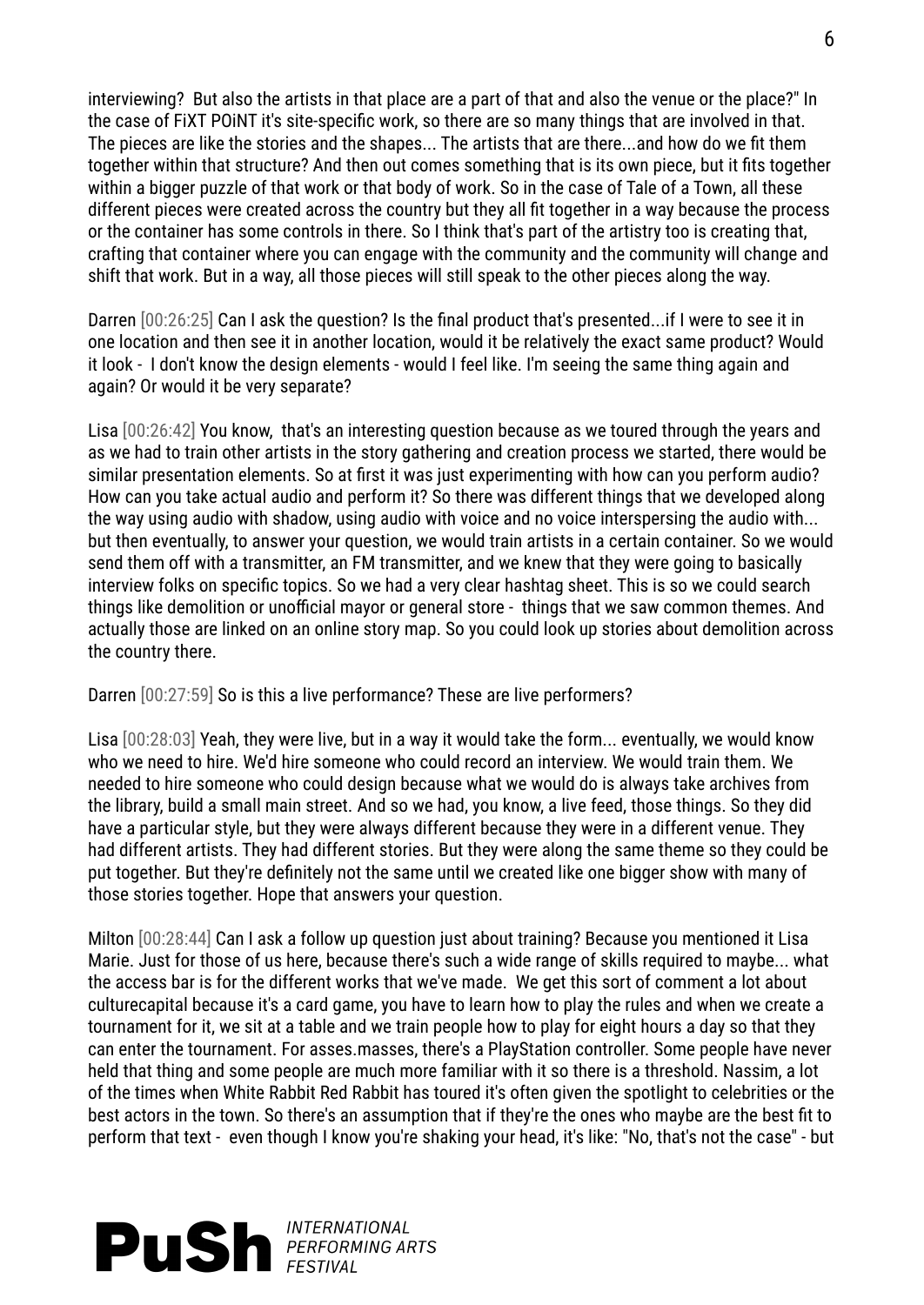that seems to happen quite often in the way that it's sort of marketed, at least in cities in Canada. Do you have a clause that says, "No, please don't do that. Anyone should do this"?

Nassim [00:29:52] I mean, I should say there is a history. Now when we opened White Rabbit Red Rabbit in Edinburgh in 2011 if I'm right, the play needs nine audience members, at least nine audience members because people count on top of the show. We see how many audience is in the room and then they get numbered, it's a trick. And then it starts calling "who is number five? You have to do this." And we have number nine as well. So we need at least nine people and we didn't. I remember the first show we had only eight audience members. So one of my dramaturgs, Ross Manson (he is actually Canadian), had to sit amongst the audience. I got lucky. Even then, you know. People like David Craig, who is now a dear friend, very known Scottish writer Tim Crouch, since we mentioned his name, to be amongst the first actors. But still, I don't think these guys would want to be considered as celebrities. I think that the turn is when we had the long New York run where it was picked up by some more commercial producers in New York in 2016 if I'm right. They decided to basically have it on once a week on Black Mondays in New York. I was really against it, to be honest. At the beginning it was just like, wait wait wait, I'm not a big fan of Che Guevara. I read a lot about him and I was like, so this guy basically fought and then died because he wanted to change a concept, and then he ended up being on t-shirts. I was not really sure if I wanted Rabbit to become that commercial. And to be honest, when I watched it the first time with an actor whom I knew through some TV series, I liked that show because I felt it is like a machine, because the whole cinema business works like: you have this person who is trained well, who is probably handsome. We have light, we have makeup, we have everything and we create this superhero, a human plus. And probably that could be one of the reasons that some of these celebrities separate from society, they get depressed and all those things. And this machine, of White Rabbit Red Rabbit works backwards because you have this person under no designed lights, often with no makeup, no rehearsal and no cool costumes or beautiful dress or whatsoever trying to find the balance. Losing, pardon me, their shit and in a way, the reunion with the audience. So even as we speak now, during the pandemic, White Rabbit Red Rabbit, it was performed in twenty-four hours in 120 places at the same time - Arad has smaller theatres, a school did it in Pakistan... And then of course, we had more known actors. So I would say it's being used, I guess.

Patrick [00:33:00] But I guess I was trying to equate celebritism with well-trainedness and the refined ability to... because Darren, you have to teach children how to cut hair. You have to maybe, you know, teach people to project or there's a certain amount of like working with your participants or expectations of 'OK, there is this minimum bar' and how do you negotiate that in these different contexts? Maiko, I'm not sure how exactly the choir works, for example, in Town Choir, but you know, they got to be on key, presumably or ideally, they have experiences. What is your personal threshold for I need a really good choir or like Darren, you said, I really need a really good stage for All the Sex I've Ever Had. Right? There's these things, these technically refined and sophisticated, complex components that we take for granted as viewers. But they're necessary in order for the participants who are plugged into these things to really fly and feel supported.

Darren [00:34:02] I mean, two things toward that is... OK, one thing I just want to clear up is that I have this very strict rule is: we don't call them participants, we call them performers. They're performers in the show so that they feel that we care about them and they're colleagues with us. That's one rule, no matter how old they are. And then the other thing is: we do have a very specific set of rules that we give to the performers. For example in All the Sex, something as simple as when you're saying you're line, you can follow it along with your finger, with the last line, the last sentence in your line, you must look up at the audience, stare at the audience, say your line and keep on staring at the audience until the next person starts to speak. Like small things like that make a massive difference, and we've got a

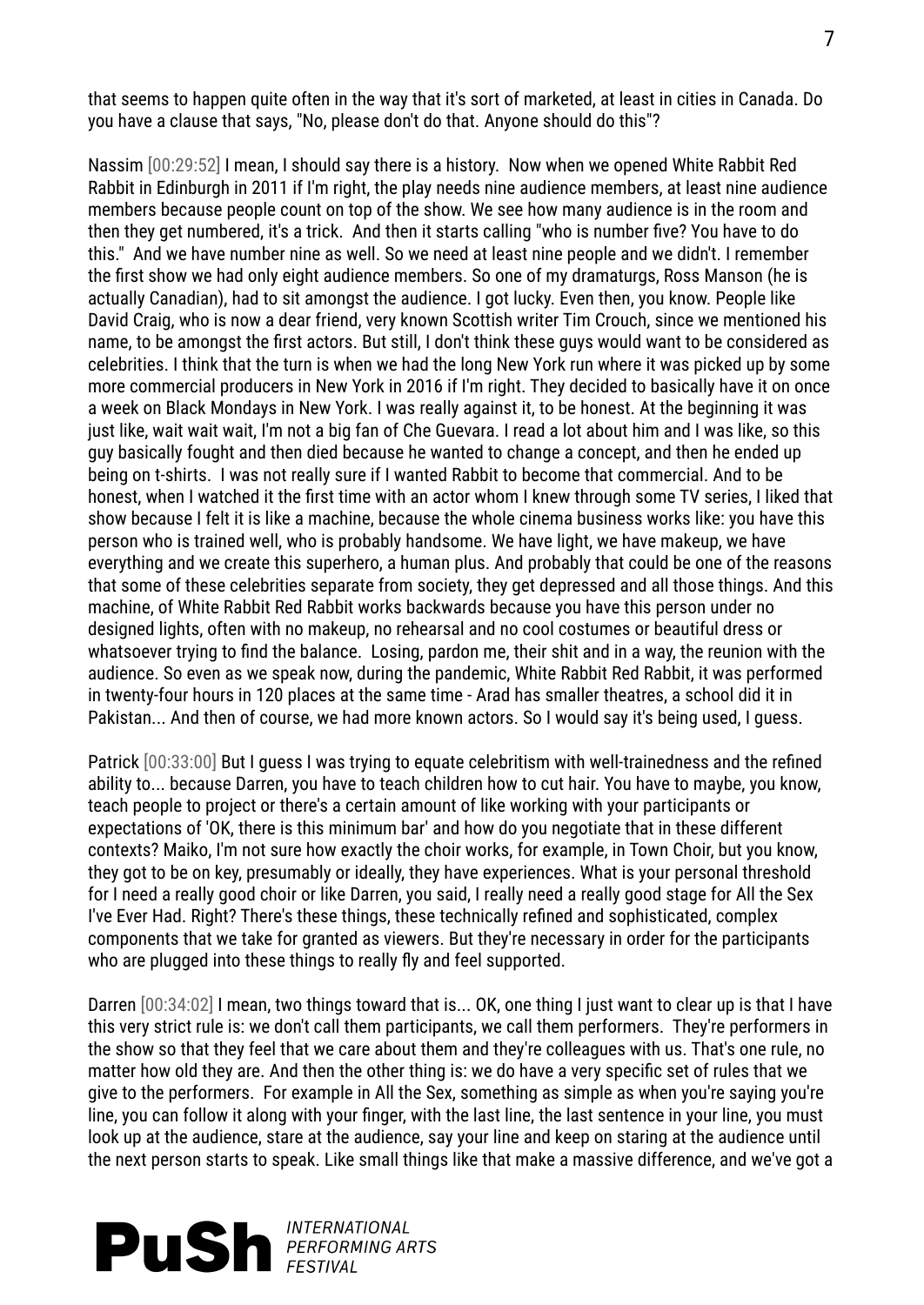handful of them that make the difference. And then the rest of it is free for all but the various things we have do lock it into place and those are not negotiable. And we're clear with the performers which ones are not negotiable and which ones they're free to mess around with, but we're very clear with that sort of thing.

Maiko [00:35:04] And just to jump on that with the choir, Patrick, it has to be a good choir. The better the choir, the better the show, because we don't have a lot of time. Essentially, Town Choirs and Mine operate on the idea that the performers that we recruit, the local performers, are experts at what they do. So the kids are experts at playing Minecraft, and the choirs are really, really good choirs. And that allows us to insert them into the structure in a way. And if we didn't have that... not all of our pieces that do the local participation are like that. But those two in particular, it's really contingent on that. And it kind of leads to the question I had because I was curious about process failure. Have you ever gone somewhere and it's just not worked? That happened for us with Choirs one time, and it was something that we really learned about. Like they didn't get a choir, they didn't care, and the piece is called Town Choir. So we suddenly were in a city trying to train a group of people to be a choir and that took up all of our time. And as such, the show didn't lift - it didn't have the soufflé that it needed. That made us really set a rule that if we don't find a choir, we're not going to tour the show there obviously. We're not going to try to make it work, which I think is us artists sometimes so often try to do. We're like: "We're going to bang this together, we're going to be able to do this". But yeah. I'd love to hear other process failure stories if anybody has one and what they took away from it.

Darren [00:36:39] Can I say one thing? Which is somehow related if you guys don't mind, is that I feel as much as I really adore and I enjoy that you want it to be really good, that doesn't really apply to how I look at things. I mean, I think of: What is the best metaphor? Like a jungle. So to genetically modify seeds as we human beings did, we were like: "OK, so these plants work better, so we try to consume them and use them. And these plants are weaker and we don't want to use them." Yeah, it helps us probably to cultivate more food. But for the whole sake of the jungle, it is not a good thing. So the way that I personally look at it is that it is very basic. I always say, if someone can read, they can do any of these plays. If you can't read, it's still on me. I wouldn't blame it on you. I should write a code read, which doesn't demand you being able to read. Give me some years and I'll figure it out. And then the rest of it, I think to me is a car that should be designed quite well so that it doesn't crash. And the way you drive is your choice. So we would guarantee as a production team that you start from here and you end there. You don't get lost. No one is going to die, artistically, of course. But if you want to go faster, if you want to go slower, if you need to listen to rock music or chat with your pals on the way, that is on you. Yeah.

Darren [00:38:17] Do you feel an ethical responsibility to the performers in it? Because I have that situation, I'm working with non-performers. They're sharing their lives. They're 70 years old, 80 years old at times, and I want them to look good so that they feel good about what they're doing. And I think for me, particularly in this piece, that's about ageing and sexuality, I want them to really look good and sexy up on the stage so there's other things going on there. But I do have an ethical responsibility to these non-professionals who are jumping into these projects. Do you have that pressure on you or that concern?

Nassim [00:38:49] Thanks for your question. I think it starts with me to be honest, and I'm being very honest. In a way, in a good way, I gave up on my own self, like I don't want to look good. I accepted that I don't look good. I don't want to, and I don't want to embarrass anyone that is for sure. Because I also am a producer, we all know this... You do it to one or two people, then people don't show up. The one thing that I keep reminding myself of when I write, even when I write more traditional plays (the

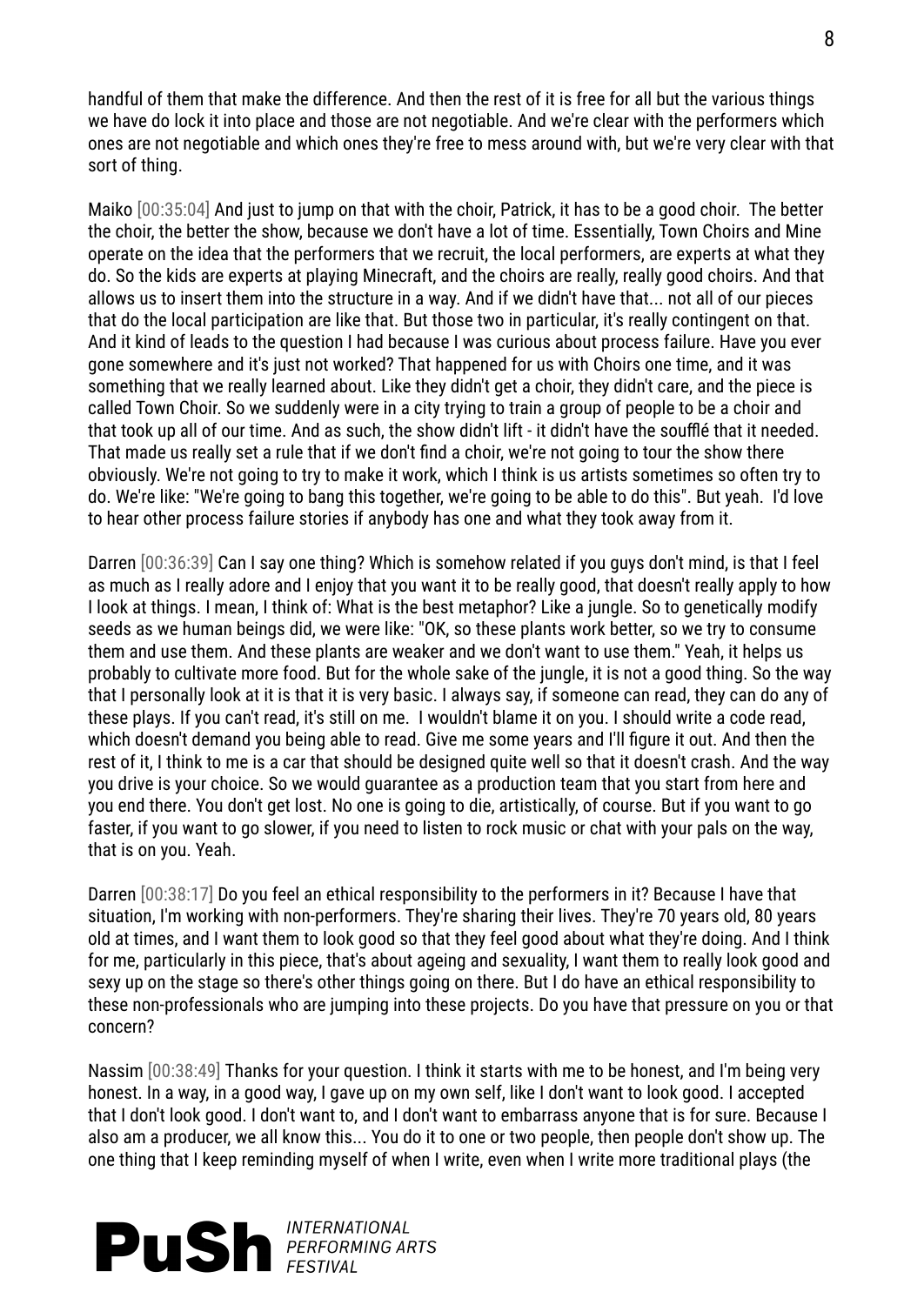ones that have to be rehearsed) is that I am a servant. It is very kind of an actor to memorise your long monologue. We've all been physically on tour, though we're talking about concept touring or process touring, to go all the way to another continent to deliver what you wrote. So I always remind myself that this poor individual is going to do this for me, so I try to take care of them in that sense when I write it for them. But to look good, I think, especially with a cold read, people are there to root for the performer. They know this poor thing doesn't know what they do. If anything bad happens, I would be blamed for it. It's very natural.

Patrick [00:40:00] And I think in some ways... Maybe we can talk a bit about our failures or where it might be perceived as failure is that we're very adamant about not controlling time. And because we work so heavily with games, the show is going to end when the game is done and the games that we make can take as long as you want to play them, or as long as it takes for the game to be won. So that has meant that some finals of culturecapital are forty-five minutes and some of them are three and a half hours, and they will have the absolute worst dramatic arc that you could possibly construct. It might repeat a dramatic arc multiple times before it gets to a point. We've done them online, we've lost everyone and then everyone comes back, there are people who stick it all the way through. And part of that comes with this idea of the process or the product being separate from us in a way: relinquishing control, giving it over to someone else and letting them 'drive the car' to use Nassim's metaphor. But some people drive the car really slowly, and time is this commodity in a lot of our performing arts circuit, and it's a great concern to producers and programmers who are like: "Well, yeah, but the techs have to go home." So in all of our riders, we say be prepared - either put us earlier in the day or be prepared to pay overtime because no one is going to turn this game off. You can plough a field in asses.masses for as long as you want. It's up to that audience to collectively negotiate: "Hey, it's time to move on with the story, maybe." But failure becomes a perception thing by certain members of that audience based on the codes that we have for what we expect from live theatre performance.

Milton [00:41:55] Maybe to jump on that as well. I think in culturecapital, especially for the finals, because anyone can come in and participate in the tournament - they can bring their own deck of cards that they might have from another region of Canada, currently, it could be elsewhere as well. It's hard because we don't have any control over who is coming in. So sometimes someone can play the game really effectively and then other times they're terrible at strategy and they just got really lucky and in those times, sometimes we've had those people make it to the finals of the tournament. And that's exactly where there could be some intervention. We've done it in the past to varying success, which is: (similarly to Darren) we asked them to do very specific things. Not rules per se, but we ask different kinds of performative acts from them like: "OK, well, please read this." or "Make sure that you are speaking through the different ideas instead of just playing the card and just forgetting about the flavour text." and extracting the larger, emergent narrative of what's happening in the game. Again, that's not something that we have direct control over, so we're just trying to elevate the performance side of that and I think that's where it interfaces a little bit more with the theatrical landscape than it does with the game landscape because in the round-robin tournament side of things, anyone can come in - we have no control over that. We actually don't even oversee all the games. We rely on people to self-report what their scores were. But it is in those finals, putting it on the stage, tries to make it into that performance experience but as Patrick is saying, trying to break through the commodities of time and other sort of expectations around boredom, excitement and dramatic arcs.

Lisa [00:43:33] Just to add on that, too. That's interesting because I think when we're touring the concept or the process work, the failure is part of that, especially because there's an unknown. We're not touring with the final product. So when something goes wrong... what we would do in A Tale of a

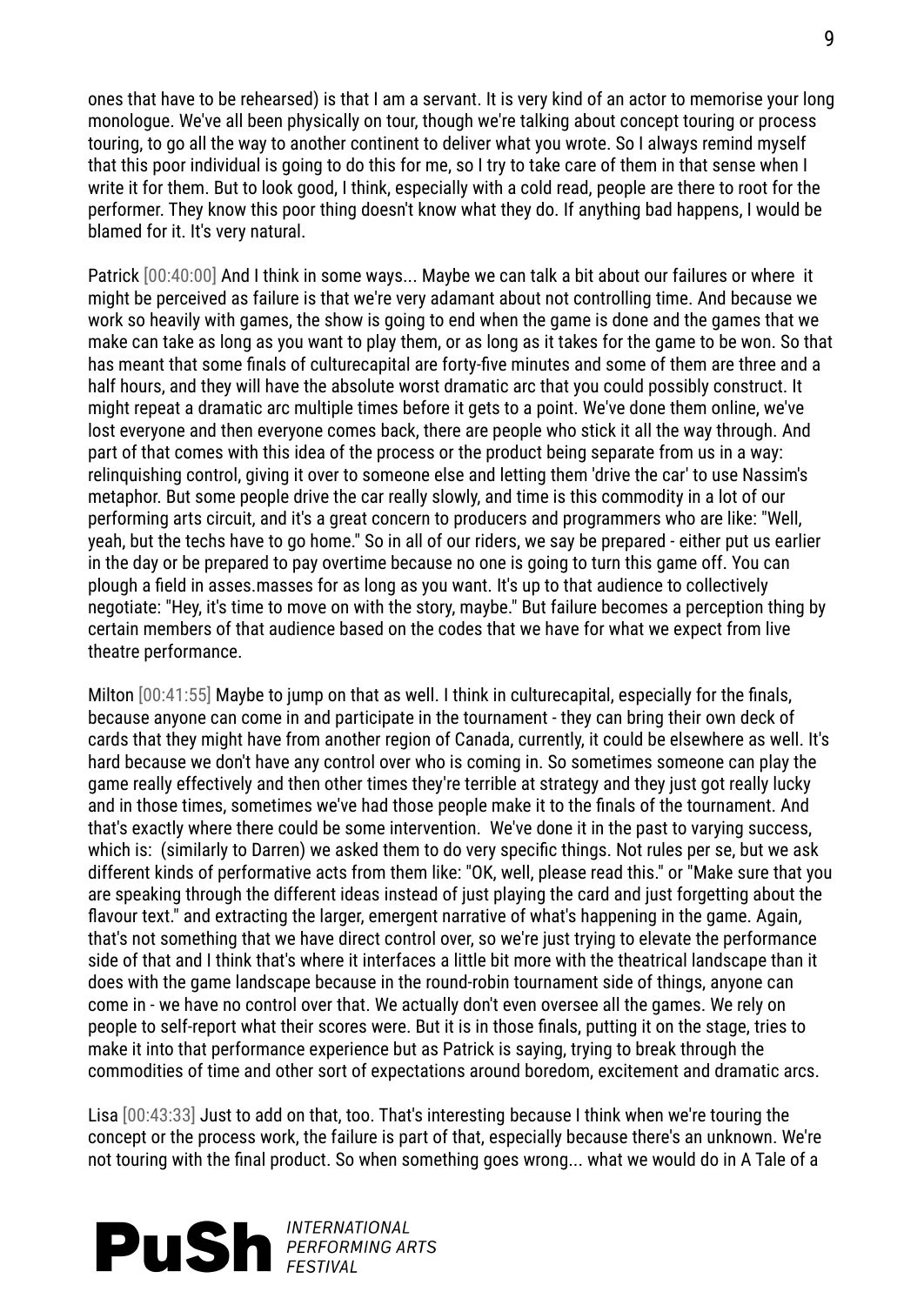Town is often embed that into the story, into the process, because it also is the story of the show, the story of the performance, the story of gathering; that you're, in our case, putting back on stage. For example, I remember once we were in a ship through Nunavut and we got in a dinghy and we went to Cape Dorset and we were supposed to find someone- this guy who started the Inuit artist co-op. And finally, we found him. So amazing, you know, almost like detectives. When we got to his door and we went in, he told us the history of the Inuit artist co-op for over an hour in his... and we had our zoom recorder. And of course, you know, just at the end we turned it off. Those of you who were on the call in the beginning, you know that I'm not a super technical person, but my partner, Charles is. But somehow, when we got back to the ship to play that recording, that story, we realised that the batteries had died halfway through. And because of that particular zoom, which we never used again, we lost the whole story, the whole thing, you know, we wouldn't be back there again. But that ended up being a huge part. When we ended up telling that story about our tour to Nunavut in our international show, what we realised in that moment is that sometimes that's the way that stories are passed along. We didn't actually need the recording, and in some cases it's not the recording, it's the telling of the story, the telling of the experience. So in a way, I think when we're touring a process or a concept, we're also opening ourselves up to touring, to seeing what, what changes, what's different, what fails, what succeeds? And that becomes... Same as: Who is in the room? What talents do they bring? Who do we collaborate with when we get to a place, what space do we have? All those things sometimes are going to shape the things that shape or fill that container, which are always going to be different depending on where we are and what we've got. So, that felt like a huge failure when it happened but later it ended up being a really beautiful point in our production. I think there is something about that, that it doesn't have to be perfect or we can't plan it ahead. Though it may be a failure, it's also something that brings us something else.

Maiko [00:46:30] And it feels like, in all these examples that the form kind of helps mediate failure in a way or make use of that kind of failure. Like Nassim, you're saying the cold read, there's an instant empathy for the person who's doing the cold read. The form of the game and the duration, there's a natural, winning and losing inside of gameplay that I think also incites empathy. And then I think for you, Lisa, that the idea of the show itself that you sort of flash enter a place and you gather as much material as you can and you tell these stories that in that, a missing piece, such a critical point, like that would be exactly, as you say, a beautiful part that you could weave into the actual telling of the story. So it feels like a lot of these works have it built-in, in a way. You've built in this idea that the process could be wobbly or have winning and losing or have shaky bits.

Darren [00:47:30] And that the structure itself has enough room for there to be sharing idiosyncrasies of each of the performers or each of the participants or what everyone and their mistakes can be beautiful. The container allows for those mistakes to shine in an interesting way I think. And there are plenty of mistakes in the projects that I do, but they don't look like mistakes. They look like charming people and being human.

Maiko [00:47:55] Mine sometimes look like mistakes.

Nassim [00:47:57] There's also one element that I'm really curious to know how you guys deal with, and that is language. I mean, when we speak about touring we often take it for granted that you go to a place and then you perform probably in English by a choir, you know, in another country or whatever. I mean, how do you guys deal with this one?

Maiko [00:48:17] We did one of the Town Criers pieces and it was in Icelandic. And that was really difficult. That was really difficult to mediate. It still worked, but there were really long gaps in between.

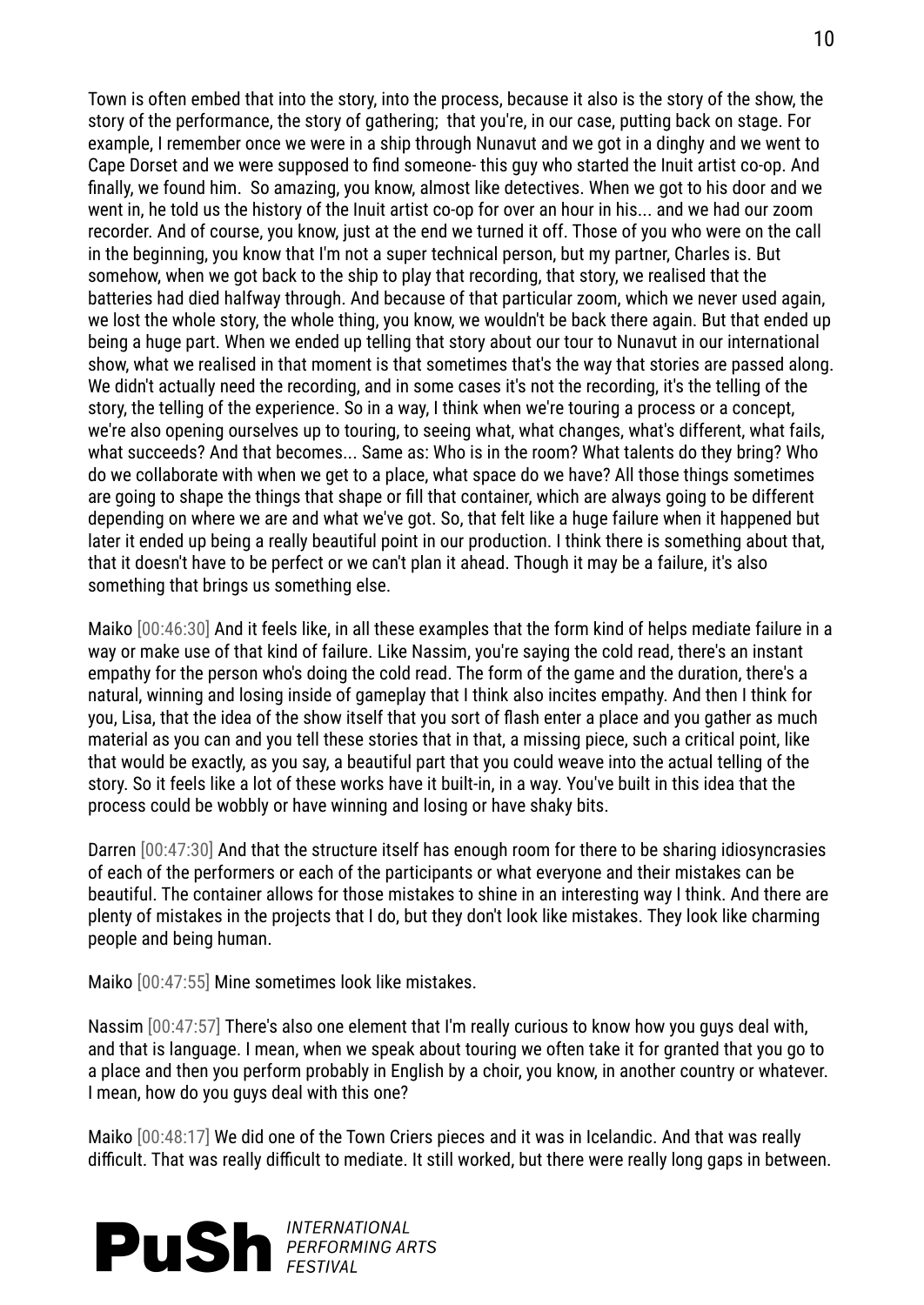The pick-up wasn't as fast. We had to give time for us not speaking the language and basically guessing when the person had finished typing in their text. It's a piece where a writer transmits something to a crier - they're in two different locations. The writer is usually in their domestic space, very comfortably tucked away, and the crier is standing in public space and has a bell and is ringing it and shouting out these very mundane observations following a structure that we've given them. And when it was in Icelandic, it was very, very challenging and there were lots of moments where we had to... We learned from that one, too, that it would be really difficult. So the next time we went on the road and there was talk about using different languages, we could broach that with the presenters and we could also say we would need someone who is someone who speaks that language to actually take on our role a little bit more. So it is tricky. So many times I think I'd love to do this show somewhere where English isn't the dominant language. But it's so often doesn't happen because it requires more time and it requires more commitment from the presenters and from the team. It's tricky. But Darren, you should talk because All the Sex has been done in many different places, in many different languages.

Darren [00:50:01] Yeah, I mean, it was developed in German first, and I don't speak German. And with that, it's just a team of translators, you know, there's usually three translators on it when we're doing it in a linguistically foreign place from English for us. And with that, we have to make the translators really part of the team. In fact, I'm just developing a talk with one of the translators from Tokyo right now, who we then hired to co-direct in Korea. We make them part of the team and ask them for directorial input, they help us write the script. So there's aesthetic questions... We have to trust them to get the right feel for it. So it really means bringing them quite quickly into the team, which also the building of an ensemble quite quickly, particularly for All the Sex requires. One of the things that's in the budget that the presenter has to greenlight is we're going to dinner with everybody and we're taking them out to mini golf or karaoke or wherever. There's always those things built in at various moments during the course of the month, one month that we're there. So we're building this ensemble and getting to know the translators who are there at all times. We dance with them all the time in rehearsals. We're finding music that is going to be in the show so we bring that for the performers to listen to and then we make sure that the translators are there dancing with us and we get the seniors to dance. We have all of these systems for incorporating everybody, including the translators, so that everybody feels like they're in it and they're not just translating for us, but they're co artists in the process. And we're able to do that quite quickly and make people feel like we were interested in their opinion. And I think that's really important and we are interested in their opinion because without it, we're doomed.

Patrick [00:51:50] I think one other variation just to cover the spectrum of that is to thematize English. I speak to this as it's a longstanding interest of mine, and it's a subject of my own work. But you know, when sending something away to somewhere else in that very gesture, is there a way to draw attention to the fact that English operates the way it does in the contemporary global context? And how do we communicate? So that it isn't just sort of taking it for granted that it's like: "Oh yeah, I can go there because it's in English and people would be able to engage with it". It's something that we struggle with in asses.masses because as you can tell from the title, there's a lot of puns, maybe. Or you would deduce that the relationship between the donkey and labour politics is ostensibly the driving question as it sort of as it evolves. And we did the first show then we sent a file of that show to Buenos Aires to the Festival Internacional de Buenos Aires in March of 2021, and we translated it. That is something that is interesting about working with videogames because obviously, you could choose in its final form. You'd be able to just choose any language you want to have the show in by a click of a button at the beginning of the show, and it'll just translate the whole thing. And then the show can be played. It's all subtitled, so everything will operate that way. But for something like

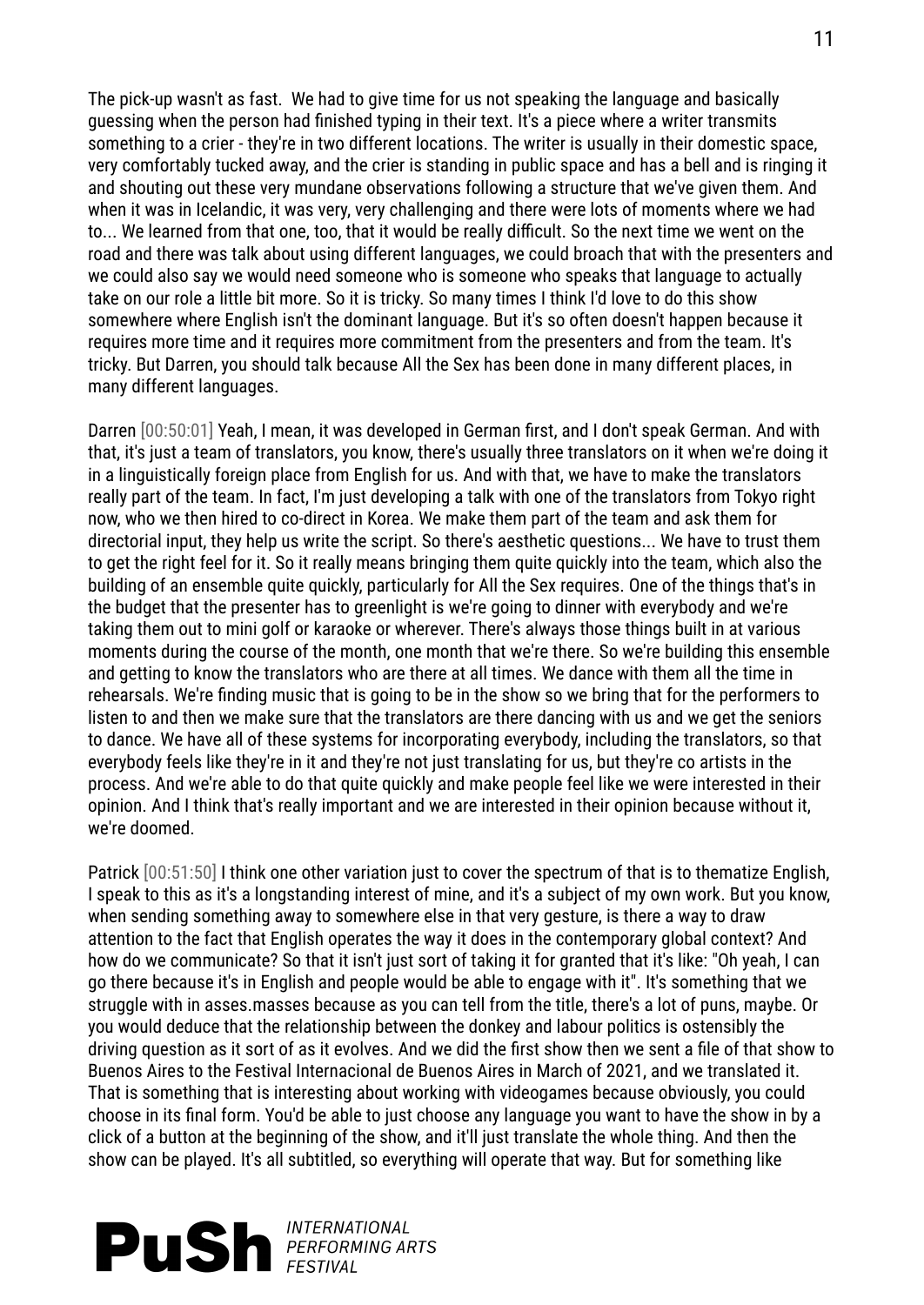culturecapital, where we're going to go other places... I am sort of an aspiring polyglot. So Milton and I've sort of made a pact. Like if it's going anywhere I like, I will learn enough of that language to be able to interface with whoever we're working with. But that's a huge amount of pre-work. And also to be able to have the jokes. I guess Milton, our work, it uses puns a lot, it's very wordplay heavy all the time. And we recognise that once we start to move into those other linguistic contexts it can't really just be our show anymore. Like you were saying Darren, that translator becomes someone part of your team. As culturecapital starts to move out into different contexts there are going to be other people who are part of our writing team, and they're going to need as much credit as us in the amazing flavour text that's on the cards.

Maiko [00:54:12] Because it's not just about language, it's cultural too right? There's all that stuff about... I don't know how... Nassim it would be interesting to know how you feel when your work goes to different places. Do you feel like it integrates into certain cultures better than others? Or does it translate always? Or how have you navigated that?

Nassim [00:54:39] I remember, I watched one of my plays over three nights in Kuala Lumpur in three languages, and it didn't feel like it is the same show. The same stage, same week, and it was totally different in Hokkien from Malay or from, I'd say, Malaysian English, because they have their own way of life, their own expressions. One of the things I think sometimes happens to us is that we sit, we create something, some of us without really considering that it's going to be performed in different languages or it's gonna go all around the globe. And then later, we're like: OK, carbon footprint, language, how can we figure it out? And while I honestly don't think this is the right way of doing this, I think a show which is supposed to tour at the very beginning... I remember when we were rehearsing on a show in London and I was just a writer for the show, and I kept talking about the way the suitcase should go on tour and people were like: "It's none of your business this would be either one suitcase or two suitcases, why do you care?" And I was like: "No, no, no. If we're going somewhere really remote, there would be a certain type of lights and even if we want to pay extra, we wouldn't be able to carry two suitcases." I mean, that has happened to me as an individual, on tour. And I'm a writer. So you're just like: let's discuss. I can just reduce this to that, maybe I don't need the monkey, maybe I could replace it with a doll. So, so yeah, I think it should be there from the very beginning.

Darren [00:56:29] Absolutely, when we make work now, for years, it's just been everything is designed to tour and it's designed to tour in that way in particular where it's just a director, a producer and we source everybody else locally as much as possible, for sure. That's the way to go. Super smart.

Milton [00:56:50] There's maybe also specificity around language that I know has come up in culturecapital, as we did the prototype decks for Montreal, Quebec, just looking at the use of English and French - because we are talking about different areas of the arts community. Patrick, with some help, translated a lot of the cards into French, but not into both English and French. That was a larger gesture on our side to speak to the gap between the Anglophone and the Francophone communities over there that don't actually speak to one another as much as maybe they would or should in any context. And so as they start to play, there is almost the necessity of reliance on each other like: "What is this card say?" If they don't speak both languages and that some things are really hard to translate. I think the specificity of puns and wordplay in that case, in that instance works out in our favour to speak very directly to that kind of community and the uniqueness of making the game for that area. I don't know if Patrick, there's anything else you'd like to add to that?

Patrick [00:57:58] Yeah, I guess it's an interesting question how you could say: "Well that's a very inaccessible gesture, Milton and Patrick, to print a card game that has half of its cards in a language

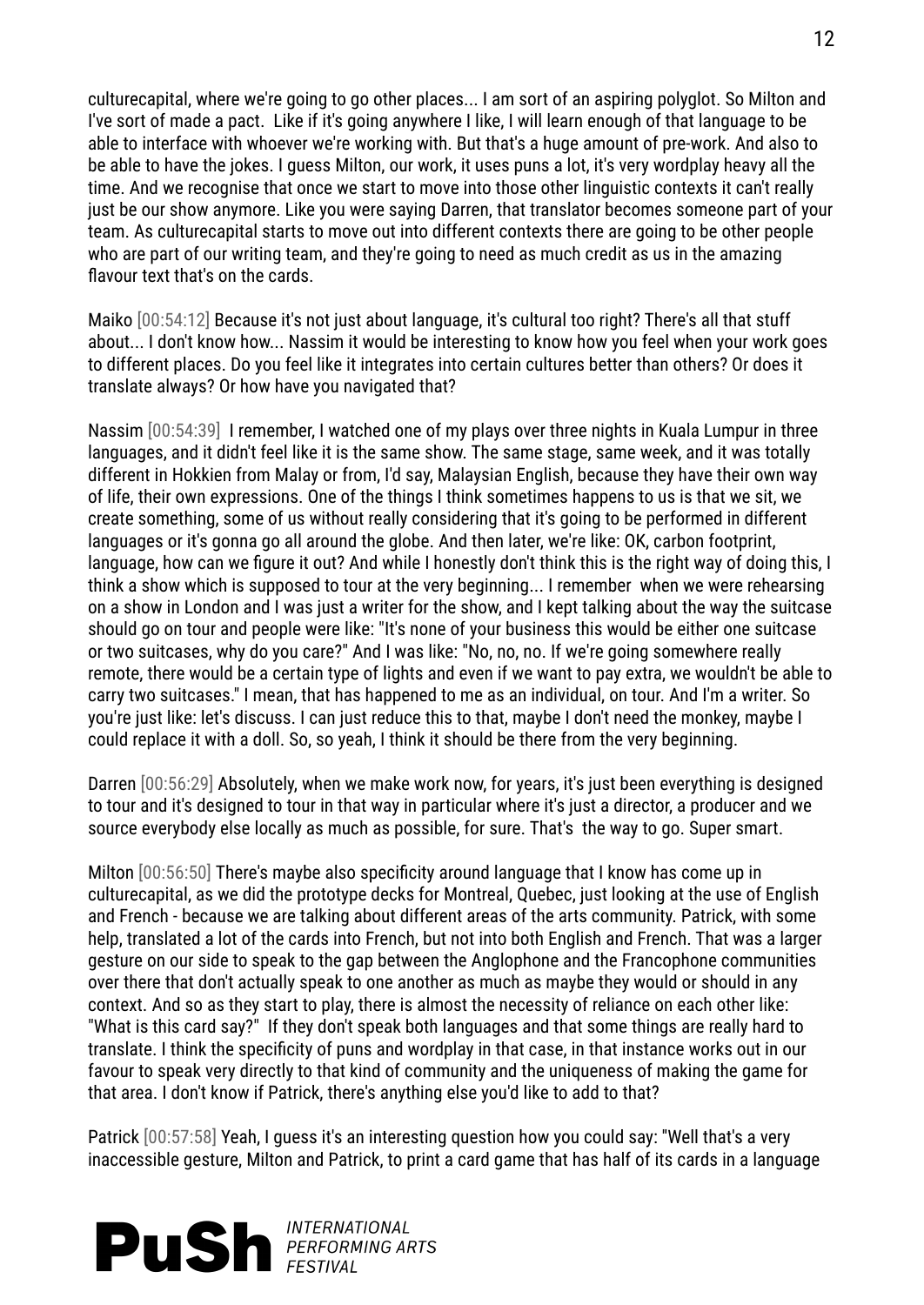that maybe someone doesn't understand." But in doing so... because it's supposed to be a card game that elicits conversations between participants and reflects on the conditions under which art is being created, in some ways it involves the other more or more strongly than, for example, in other contexts where the card game is all in one language. Or it captures the atmosphere or the zeitgiest of what's going in Montreal still to this day after decades.

Lisa [00:58:42] Yeah, that is so interesting, just provoking those kinds of questions through just putting it in one language. I've been encountering that a lot lately, just being on different kinds of talks and panels and trying to... I relatively speak French and just getting into those conversations and realising that really, we're not talking to each other in this way. And that if you speak a different language, there's a different way that we're seeing the world through different idioms, through different images, through different languages. Even though, upon touring with Tale of a Town, it's across the country, there's so much nuance between the kinds of expressions and idioms and lilt and breath and recording those voices and conversations of playing something from Stephenville, Newfoundland and Labrador to someone from Prince George, B.C. or Thompson, Manitoba compared to Cape Dorset. It's all in English, in our case, what we gather. But the language is so different and we're communicating something different. We're saying almost the same thing in a different way. So that's an interesting point about touring because we're not always just touring the language. Were touring the culture from that place, one place to another or putting those things beside each other again to see: what's different, what's the same?

Patrick [01:00:21] I'm curious about... It just reminded me of some of the places that you've been to Lisa Marie, I imagine many of us on this call have not been to and some of these much smaller towns. And that first step to say, "Yeah, we're going to go and we're going to go and do that there. We're going to go and talk to them." I mean, from my own experience with culturecapital, at a stage when that project was not funded at all really, it was like: "All right, so I'm just going to fly to Calgary and Edmonton, and I'm going to email everyone and just ask them questions about this and tell them we're going to make this game about this place, and it's really a game for them." That cold decision of like: "Yeah, OK, we're just going to do that, I guess. We'll just put the money up and I'll like get the flight and I'll go." What was that first moment where you're like: "Yeah, OK, that's the place, Stephenville. Let's, yeah, let's go there of all the places?"

Lisa [01:01:12] That opens a really interesting conversation about concept touring or process touring. Because when we're pitching that to a presenter or partner, we're not sending them a recording of the piece that we're going to put on their stage. We're applying for funding. We're applying for a Canada Council Grant and they're asking for a script. And I spent, the whole decade doing that, saying, I don't have a script because I'm making the script when I get there. It's devised performances, devised collaboration based on the material that I'm going to gather where I am and create in collaboration with the community. So for us, we spent, with FiXT POiNT we spent six months of the year gathering partnerships and funders. And it was a hodgepodge of different partners and funders. For example, for Stevensville that was the art and culture centres of Newfoundland and Labrador. They had an arts and cultural centre in six places. However, we never asked... When we were touring the concept at first, later we went back and did a show in the theatres. But when we were touring the story gathering tour, we never asked if we could have their theatre. We asked if we could collaborate, if they could present us, if we could collaborate with their community. And we would ask the BIA, the Business Improvement Association, or we would ask the City or... Because there was no operating funding there. But we always had some kind of a funding, having to first convince the Arts Council funders that this concept was going to create a piece of artwork that was worth funding. And second of all, to the presenters and the partners. But it was the community collaboration they were looking for. So that

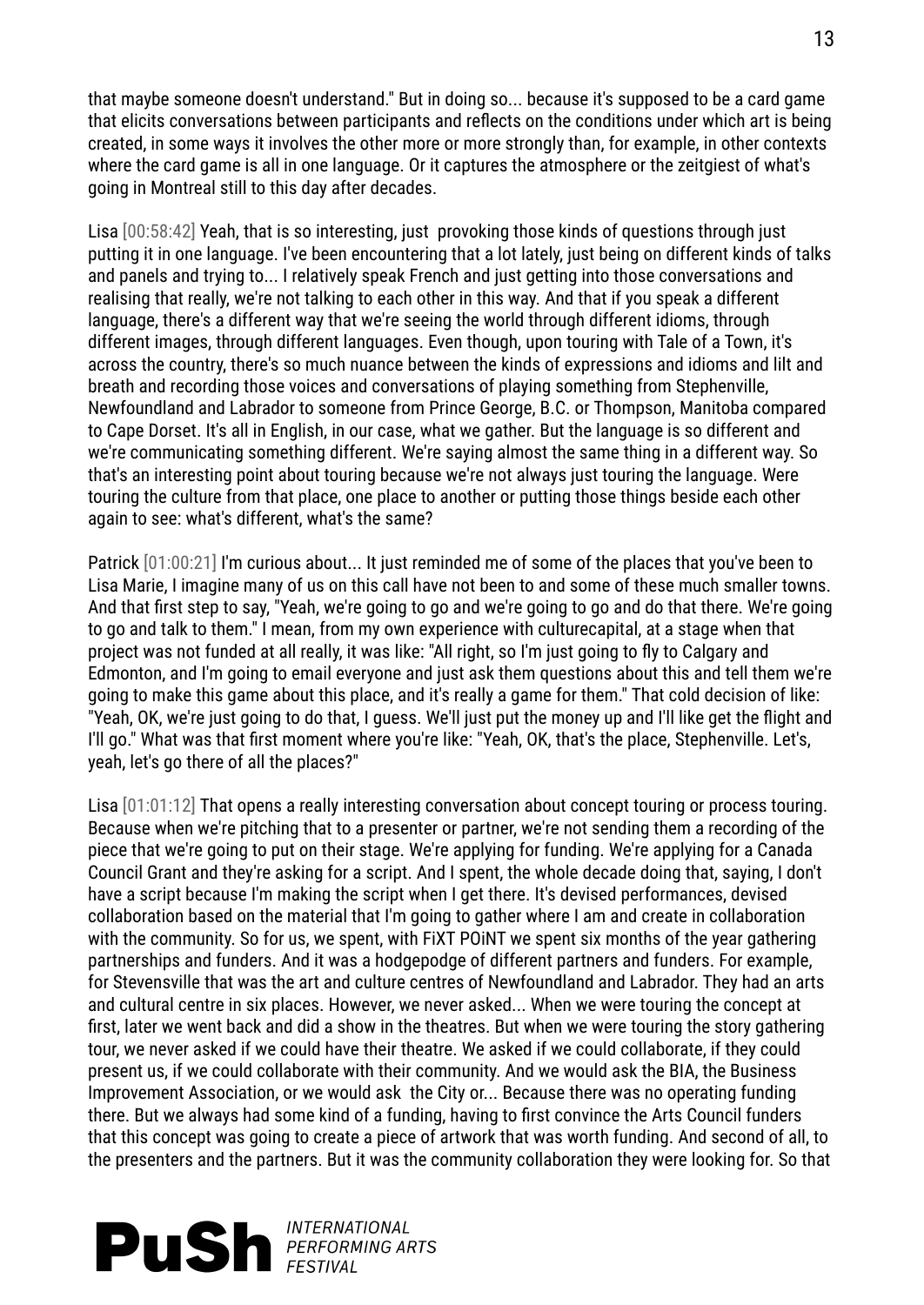was what sold it. We're going to engage with this many people in your community. We're going to put on a piece. We're going to do in an empty storefront and we're going to find that storefront. What we need from you is a stage manager and we need names of all these local artists that we can bring in to audition or to contact to collaborate with. And can you connect us with the mayor, the store owners, the francophone group, the Indigenous group in this area. That was formulaic as well. But it was never... The first few things we did when we first did the Tale of a Town Queen West show, Theatre Passe Muraille was like: "OK, we won't give you any money, but we'll put you on our poster or we'll put you in the season." And so we did. And then eventually, though, we needed to somehow fund those projects. That's the thing, people have to buy into the concept. So that's a big thing. But somehow we managed to do that. And I can't tell you it was just a whole range of different... From now working at an operating company, Theatre Direct. That's a different privilege or feeling that, you know you have the funding to go to the next place. But when you're touring a concept and you're an independent company, this is something else. How do you...? And I try to buy into those things with Theatre Direct now too? I'm like: "You don't need to send me a script. What's the idea? I prefer that you're going to make something that's inspired by the people and the world and the environment around you, rather than you sitting at your computer writing something down." That's just taste. But to me, that's more exciting.

Ryan [01:04:56] Lisa, to follow up: we've been talking about these alternative methods and models of devising and creating theatre and touring. And I think that there's something in here around alternative models of support. I was wondering if we could open it up to the group, you know, words of advice for curious presenters, producers or granting organisations who might be interested in supporting process driven works. From your experience. What would you offer?

Lisa [01:05:29] Oh gee, I'm sure there's many. Everyone here can offer some interesting advice for that, but it is just, it's what the artists bring. So it's thinking about who you're going to collaborate with and what they're going to bring into the room, especially when you're devising. So it's all those experiences and that strong container that we talked about - that this is the process that we're going to undertake. We're going to fill it in here. But in terms of going to funders or partners or presenters, I think it's just really good documentation from past work, the people that you're going to collaborate with, a really clear process, not asking for anything that's... we never asked for too much from one person. We're just asking them to support a slice of it. And that's a ton of work, right? Because it would be great to be like: Can you just fund this whole thing? But if everyone believes in you just enough to give you a slice, then together you can put a circle around that and get there. I think, that's what I would say.

Darren [01:06:41] And one of my concerns, particularly in the Canadian sort of landscape or whatever is that these kinds of works are actually quite atypical aesthetically. Because what they're doing is a little bit different. I mean, we've only managed to perform All the Sex in Canada once, in Toronto, and our other projects a little bit in Canada, but there aren't a lot of venues that are open to these kinds of things. Generally it's festivals that are trying to expand. Like PuSh is is a common place where this stuff has been presented. And for us, in the past and these kinds of works- High-Performance Rodeo was one FTA in Montreal, but there's not a lot of venues and there's certainly not a lot of the regional theatres - they're still doing, script-based plays that are rehearsed with their ensemble and I really feel that that's still a battle that needs to be - in Canada anyway - an aesthetic battle that needs to be fought still so that there's a little more acceptance of this kind of work because it's tough to get this kind of stuff around Canada. It's great that you've had the success you've had, Lisa, but we haven't.

Lisa [01:07:59] I mean, I don't think that success, comparably... for us as an independent, just to be able to get to the places and somehow get some funding to move around. I think it's also looking

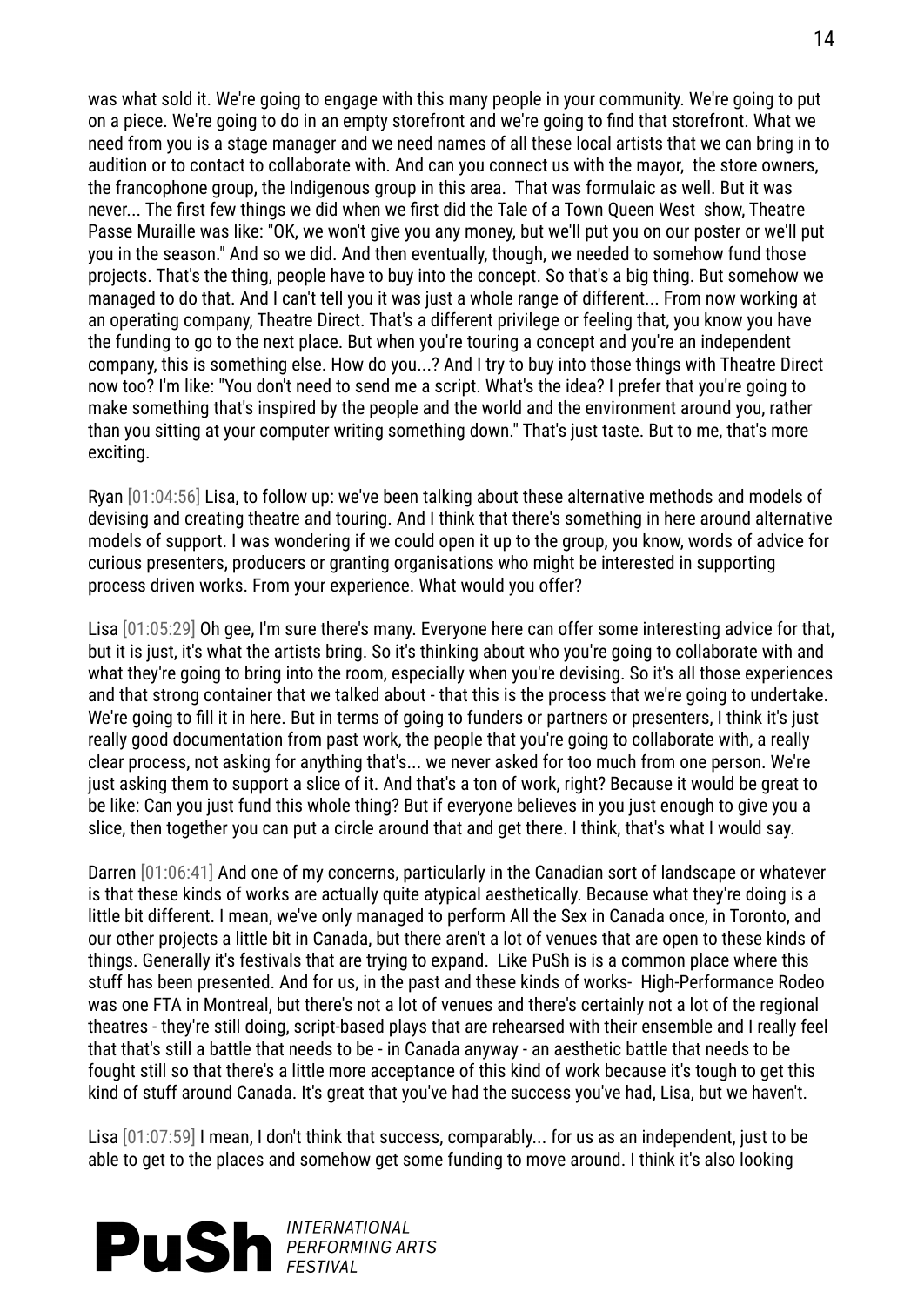outside of that box too. It's not just the arts funders - what about the city? The Business Improvement Association? The Main Street? It would be great if arts funders would take more risks and more opportunity on work that is going to be devised because that work is created in the moment. It's about something that's happening right then. If we're waiting for the script and the concept to be so solidified then sometimes the moment is passed where that work is super relevant. How do you do it, Maiko? You're always touring a concept. I mean, the pieces that you create.

Maiko [01:08:51] Yeah. I was just thinking about that negotiation that you have with presenters because concept touring and process touring works ask more from the presenters. They ask them to invest more. They ask you to enter into sometimes really lengthy process, right now through the pandemic, through postponements delays. I mean, I talked to one presenter in Australia more than I talk to my family right now. Yes, but they're long. They've become long extended relationships. And I don't know if Nassim, in the concept touring cohort, one of the conversations that I sort of left Chris with is that this project seems to want to demand more of the presenter. It wants them to have a serious relationship with me over several years to make this work happen and to hook me up and set me up with a bunch of things in order to be able to deliver the show and not to truncate that or to cut that off. So I think that's the negotiation. That's the troubling bit right now because I think we're very used to... When we're pitching shows to presenters: "All you have to do is say yes, it's very easy. We're just going to sweep into town and you don't have to do anything. Don't worry, it's going to be fine." But it's more like saying: "Be with me, have this relationship with me, stay." And we have had experiences. I mean, I'm sure, like a lot of you, you've had experiences with particular presenters, particular people over long periods of time, and those have always felt a bit more satisfying. They've always felt like you have a relationship with either the person that's hosting you or the town or the venue. But I think it's a tricky thing and I feel personally in my own practise and with the shows that are coming up, I'm standing a little bit on a risky precipice where people... I feel like what I might demand will force them to say "I just can't do that, you're asking way too much of me, lady." So that's my concern.

Darren [01:10:56] In my experience, there's a whole bunch of presenters who want that. Right? Who are actually looking for high quality synthetic work. Then that can bring them together with the community, particularly if you can be very specific about the kind of communities. If you're dealing with marginal communities: seniors, kids, people of colour, all of that kind of stuff, they're looking for that. And sometimes you have to work... In my experience, we've worked a lot with, it'll be a sort of a co-production between the main curatorial team and then there's a wing that is dedicated to either education or participation or outreach. And you bring those people together and they work together to realise it. And that can be an asset to the project if framed in the right way for the right presenter and not a liability.

Maiko [01:11:44] And that's related to the changing role of the curator and how that very relationship is changing right now. There's a different... I think because so many things got cancelled, there was a void of those presenter artist relationships in some ways and then there were these ones that got extended over time. It feels like there's a moment where that's flipping a little bit and it's changing. There's other models for curating that are not just about, maybe a gatekeeper. It's about how do I build relationships between artists and my audiences or artists in the community that I'm gathering together.

Darren [01:12:41] The one thing I wanted to also add, is just to share about one other interesting thing that we do in Mammalian that's evolved is that, we have these long term relationships with these young people that we start a project with and then continue to come back and work with the same young people and we design projects that actually make that happen. So we've been working with the

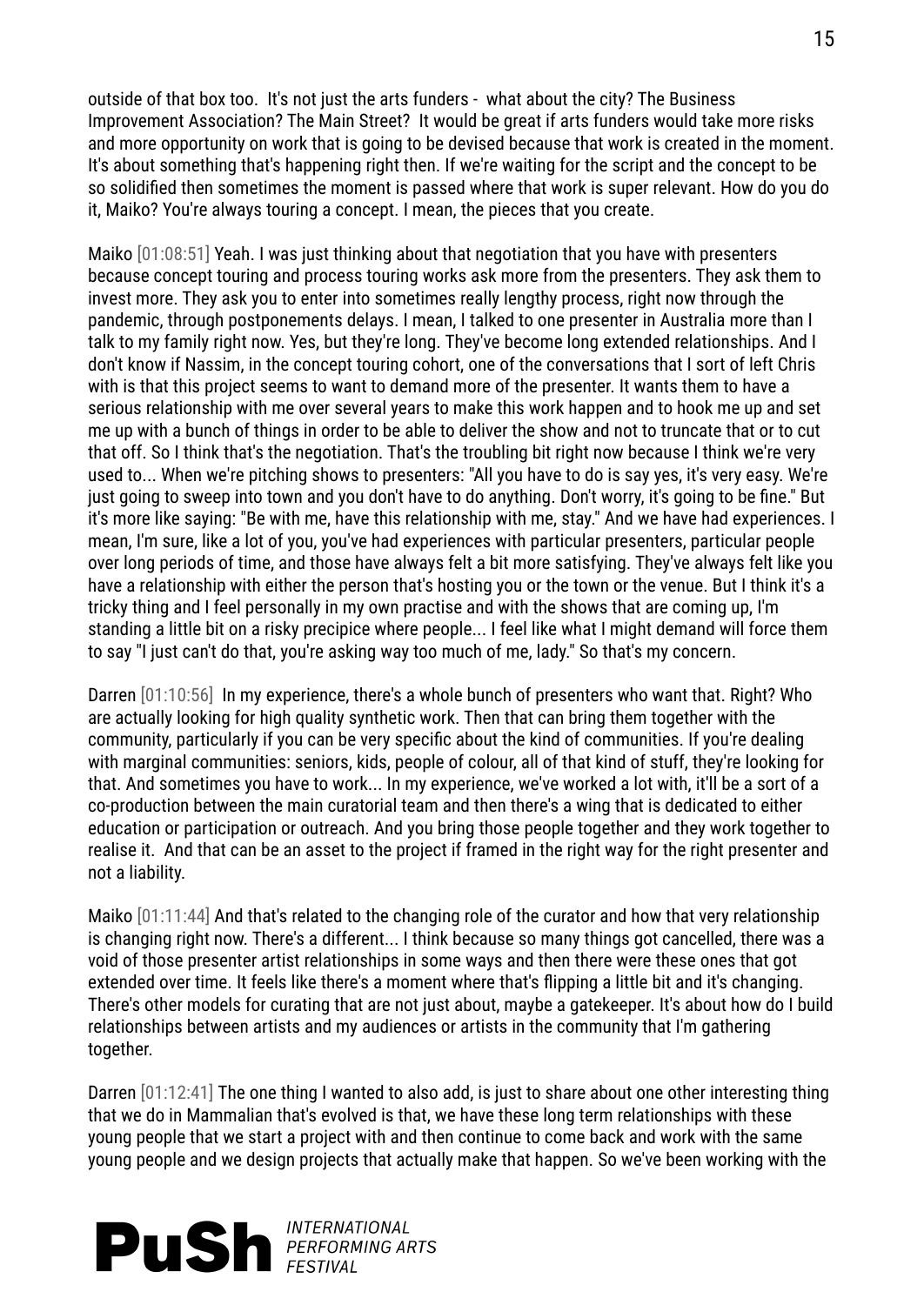same kids in Germany since 2012, in Toronto since 2006, and they're in their mid 20s now. And now we have this sort of network of kids in Germany and in England, in Italy, in other places in Europe and Canada and now Asia, where we're starting to hire those kids as they get older to now lead the projects locally. So these kids are coming in and on each of the projects we make sure that we staff it with somebody who's done the project a lot amongst the team and also somebody who has never done the project before. So we're always training somebody up anew then we can then stand on the road and lead the project later on down the road. So we call those, in Mammalian we call everything Mammalian this or that. So we call them Mammalian droppings. So they're the, we leave these turds all over the place that are our colleagues that we can continue to develop relationships with. That allowed us... during the pandemic we didn't stop working because we are able to bring people local to eachother. In Latvia, we were able to bring people really close by. Portugal, really close by. Milan, really close by. We had people that we could staff and none of us had to do any flying. We were just on trains, for the most part, a little bit of flying, but very small, short-haul flights. So that's something I mean, that's a hard thing to incorporate. But when you work with a place, thinking about how can I work with these same people again and do a subsequent project with those same people and then keep that in your mind at all times and always be looking for the next project with that locale, with those people? I find that really useful in terms of building this model.

Nassim [01:14:37] I was thinking, Darren, you could be labelled as a spy in Iran and then get arrested.

Darren [01:14:47] Haha. I'm not sure what you mean. Why would I be a spy? But I'm happy to take that. I'm listening.

Nassim [01:14:54] It was a joke. But yeah, because you were saying: "We work with kids and then later we're still connected. They grow up and then we hire them." It sounds really suspicious to our regime.

Darren [01:15:07] OK, OK.

Patrick [01:15:08] Ideologically shaping them from a young age too.

Darren [01:15:13] Our collaborators, we call them our operatives. We called them that for a while. It was on our website. We called them operatives.

Nassim [01:15:19] There we go. Operatives.

Patrick [01:15:23] I mean, that is something we think about. How with culturecapital we teach people how to play the game and then they have a deck and we say: "Hey, we'll play again one day." And the pandemic arrived shortly after the first inaugural tournament in Edmonton and there were scheduled plans to have weekend game nights as part of Edmonton has a pretty hoppin indie gaming scene. But still knowing that people who had competed in that tournament, we've called on later to say: "Hey, when you play this match against someone else?" And recognising that they entered into an experience, they learn something. It's like being part of a constructed language community where all of you speak Esperanto or Toki Pona and you're like: "OK, well, cool. Let's keep going because this community is going to grow as long as people keep learning the rules of the game." Milton and I and Laurel Green, another Canadian artist and the dramaturg on asses.masses, we co-created a game called FARCE, which is a role playing game that was part of CAPACOA conference in the fall. And similarly that borrows a lot from Dungeons and Dragons and the Quiet Year, but it's a game where like: Oh, OK, we know the rules. We've got six people who now can be game masters for this game, and when we do it again... One of us is in Buenos Aires, one of us is in Toronto, we'll be moving around.

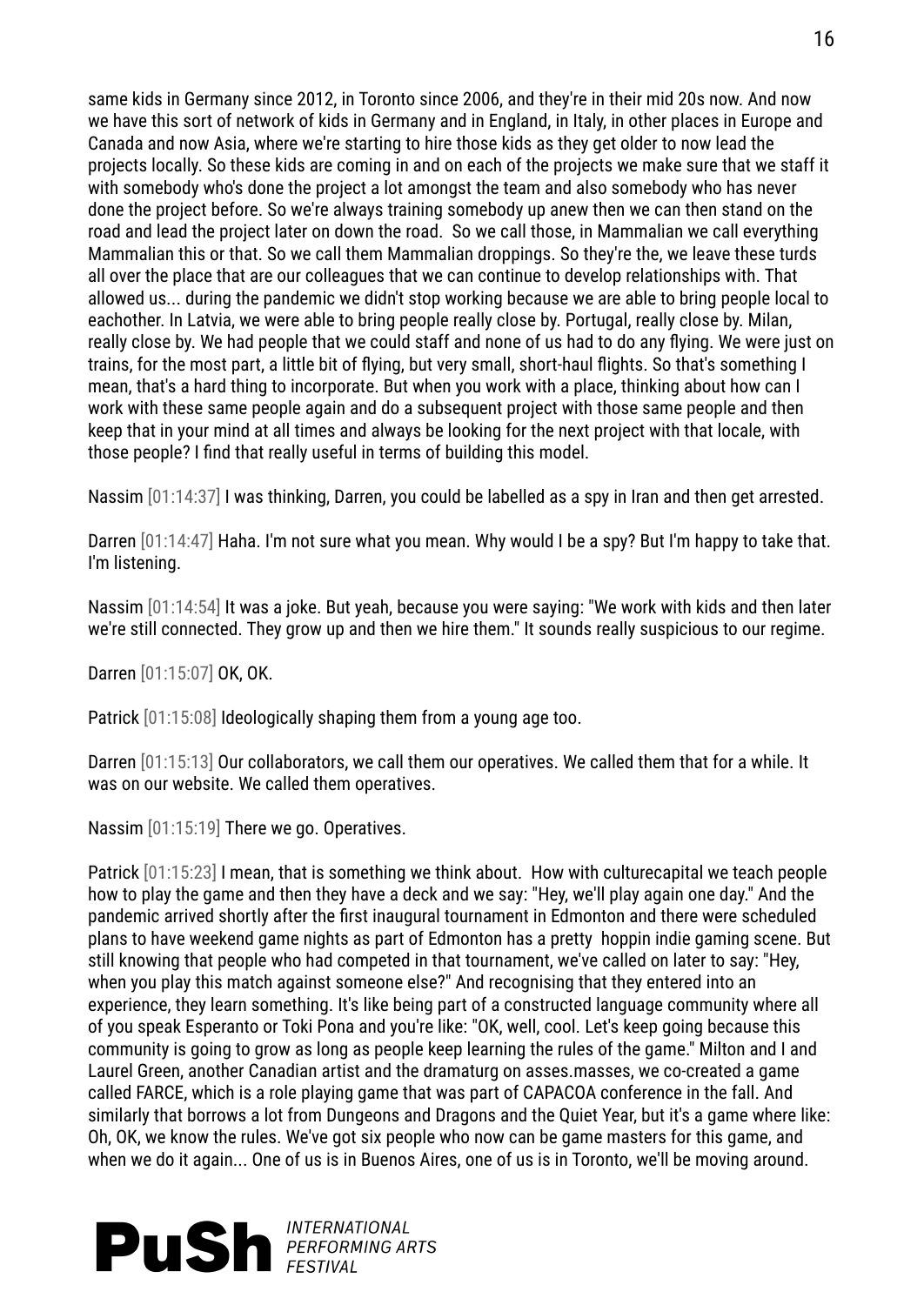But when we do it again, we have to do it in other languages. We'll have to train people in those languages. All of a sudden now there's 15 of us. So maybe taking a note from Darren about: How do you keep training people to be able to do the things and sharing the project that way. That's where the knowledge gets stored in the performing body.

Milton [01:17:17] Also, I would say, sustained in some ways? The exciting thing about Edmonton was that they had said they wanted to do those weekend game nights after we had left, which is when we started talking about the productness of culturecapital and the analogy of board games that Patrick was talking about at the top. In which it continues without us actually being there. So maybe to go back to the eventness of certain experiences that we're talking about, like whether or not say Haircuts by Children is about a specific event versus the stories that are told in the stories that continue and how it changes the culture around say approaching sexuality and age, for example, and how it might implant certain ideas and plant those seeds or leave some droppings for other people to pick up. I'm just curious then about aftercare and thinking about these kinds of works, especially as they inject themselves into a community. And then oftentimes it changes that community in some way or it has the possibility or the promise that it would.

Patrick [01:18:21] Can I also just add on that? Milton something I think that we've talked about is scale. What was weird for us about building culturecapital and asses.masses is that you can play them not on stage. I mean, they're games, they function, you could put them at a table, and that's a totally acceptable place to play them. But then we wanted to move to an event structure. The thing that remains is a fully functional experience in its own right. But what we do when we invite people into that process is often through this sort of heightened theatricalized, almost like e-sports context. But trying to build both at both scales. I guess I think about when someone says: "Oh, you know, a play text isn't really the play, you have to see it in performance." But we're trying to say: "Well, yeah, it's both. It is the real thing, and it's not the real thing." Our game is like: "Yeah play it around the dinner table, whatever." But what happens when we do that on stage? What does that extra thing that gets added by adding a kind of eventness to what otherwise might just be considered a product like a video game that is downloaded? There's a question there for us about navigating or transforming something that is perceived to be non-event into an event. The fact that that eventness is gone unless they want to stage their own on stage, which I guess anyone could do and they're like: "Yeah, come on over, let's set up the lights." Most technical directors are pretty enthusiastic about these games anyway, so they have full control over their lighting grids.

Lisa [01:20:05] That's interesting, just thinking about: What is performance? It brings us all the way back to that: What's performative? What constitutes an event? You could say, not to get semantic, but to people playing the game in their living room is an event, you know, so it's really a matter of really optics or semantics. With Tale of a Town, we think about the interview in the story mobile that itself is a micro performance that I'm engaging with and that, in a way, someone remembering for one moment about the community that was formed on their main street or that person that used to run that general store that brought so much to their life or, the place they shopped with their grandparents that's now been burned down. They're changed in a way because you've brought back this, this particular memory. And so when they exit onto that street, they're seeing that in a different way. So that micro performance has influenced them in some way. Whereas then when we bring all those stories together and we hear the collective community memory, all of the memories about that general store together, it then evokes your own memories about that place and that person. In our case it's, I digress, but following that story thread through and then... So the event of that thing happening, also for us, in that empty storefront amongst many empty storefronts. When someone goes back downtown to that main street the next day or the next week and goes by that place, there is an event

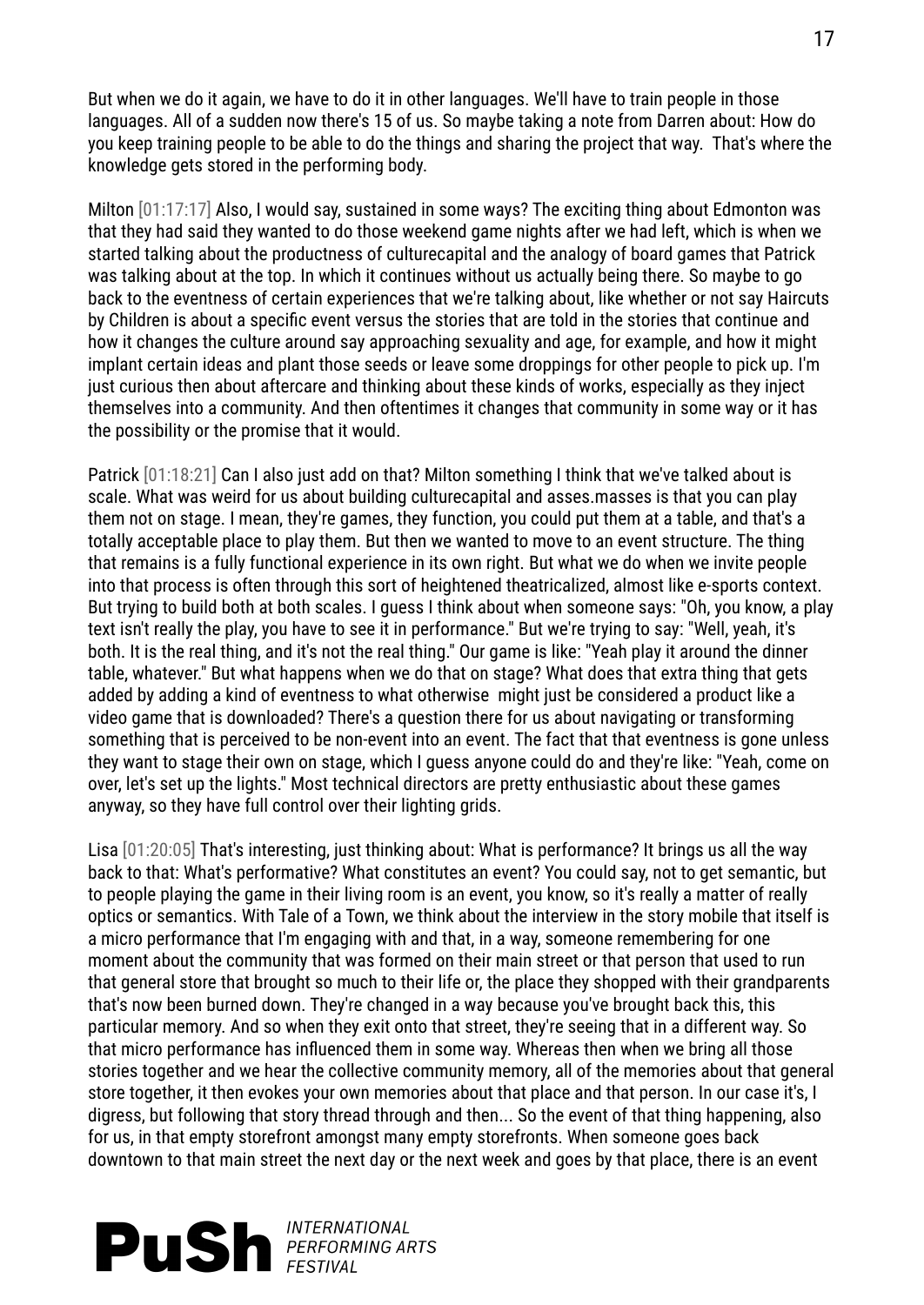that has happened there. So their perspective of that, their experience of that main street is different. Where we do the performance, with whom, it really makes a big, big difference and hopefully, the work that we bring, the concepts, the process that we bring does leave a lasting impact, does change the way that we see something: see the seniors in our in our community or what we imagine is possible with a choir or all the different things, But really, an event could be anything and depending on the parameters it influences us, either in a smaller way or on a macro level.

Ryan [01:22:53] So we're in our last few minutes, and I thought maybe we could go around and just give one last...maybe a provocation for future questions and thoughts around process touring, a piece of advice, a threat, whatever you want, just to close us out.

Milton [01:23:18] I guess I can say, Patrick and I put together a very snazzy six circled Venn diagram, which is not by any means the ultimate or even correct perhaps, but it does set different ideas in place around whether or not something is performed by an artist or performed by not an artist. And if the content is provided by the artist or provided by the locals, some might say extracted from the locals in some way or developed with them. And then the other one, which is if there's no developments with the locals and it's just: Fly in and here's the show. Or it's a game that gets delivered or if there's development with locals and let's make this story thing together. So between those circles, we just mapped out a lot of the works that we've talked about today, as well as some other projects that are can be somewhat accepted or understood as a concept or process touring. This is a podcast. So it's audio. But if you ever want to get in touch with us and maybe we'll share it with you just because it was helpful for us to see the groupings and different schools of thought around what these kinds of shows could be or how they could be categorised... A previous email that Maiko sent... Like totally these categories could be separate or pulled apart. Or, they could be very different. But this is one particular afternoon thought on what process or concept touring could look like and how it can be understood in different arenas.

Patrick [01:24:48] Yep.

Ryan [01:24:53] Nassim, any final thoughts, questions, provocations for the future?

Nassim [01:25:01] I'd like to see if there is an emerging artist listening to this podcast. I hope you get inspired by all the beautiful things my colleagues have said. But I'd also like to add that it's sometimes a bit tricky when the intellectual discourse around art becomes bigger than the art pieces themselves. I tend to think that making art is very similar to making coffee. You demand a certain type of pressure. It should be distributed. Do you need good seed? Some experience, some patience, and then it very organically, effortlessly, and naturally will turn into something very delicious. So it's good to get inspired if you're an artist or if you're a producer but I am not a big fan of putting too much pressure on a product to basically get some coffee out of it. So all these discussions about concept touring seems to be more trendy now, which is very nice, but also it takes time. We shouldn't be like: "Let's go, do you know tons of these type of works" and change the art scene. Thank you.

Patrick [01:26:25] Maybe to follow up on my thought is that a lot of these works.. I like to think about my metaphor for art-making is not as much coffee, but telescopes. There's a number of lenses that get put together and the light gets to shine through and there's the clarity of what you see through those lenses and those lenses are, who you are, where you come from, where it's happening, who's working with you. And you can either have more or less clarity depending on the lenses that you have. And sometimes you're missing a lens. And so you need to find someone or something that could be material that is added into the telescope to be able to see something that we cannot see right now. I

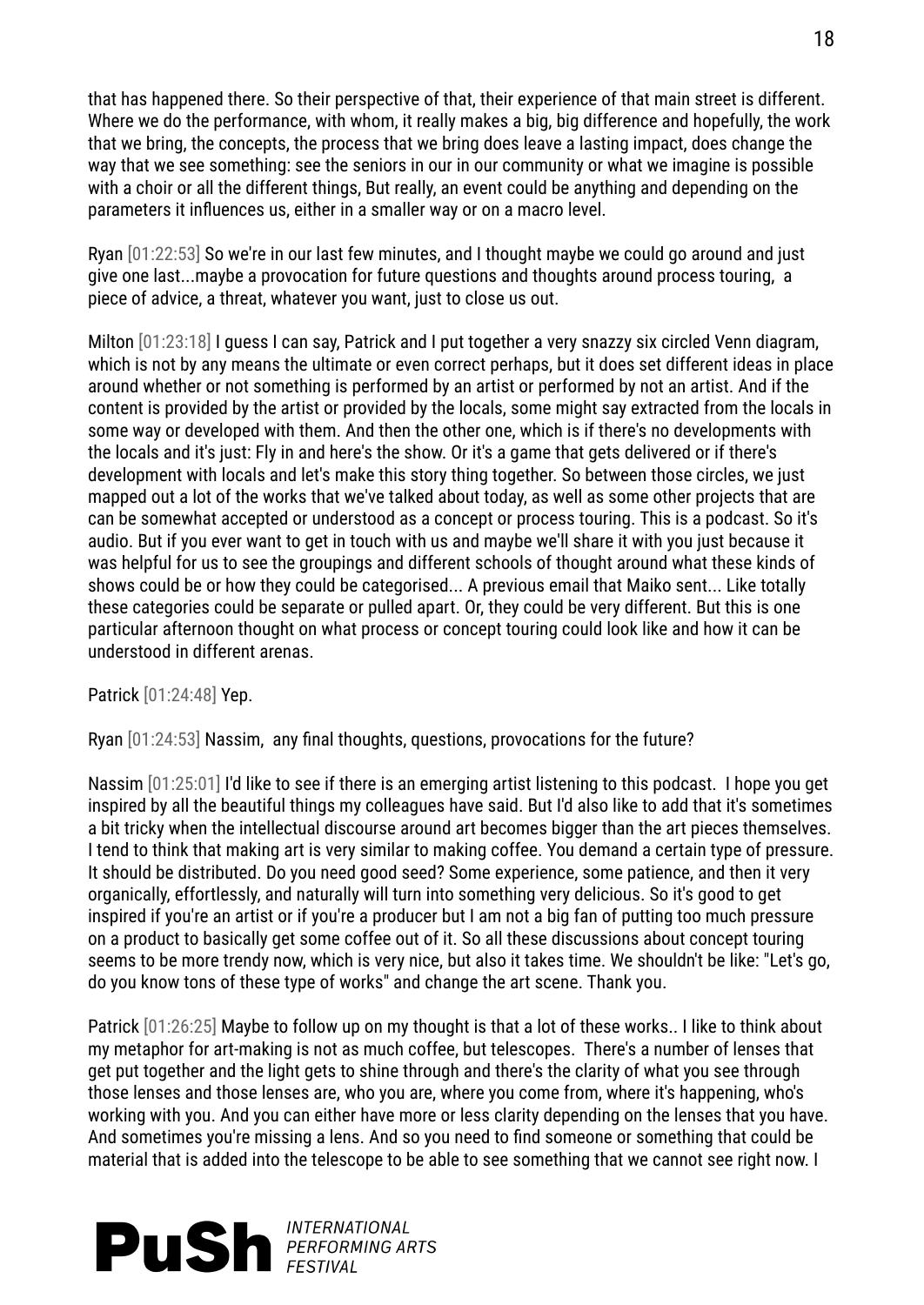feel like a lot of the works that this group makes, our works that have this process touring model they also have a very clear picture on something that's happening in the world. And the fact that they are transposeable is because that thing that's happening is able to be seen or needs to be seen in all these different places. Something like that. Darren, I think your social action puncture theories around what you're doing with All the Sex, similarly, the question of how sexuality and old age are not being talked about in these contexts, there's a lens that that show provides on and that provides us with. And Nassim maybe, at the beginning of White Rabbit Red Rabbit, your conditions under which you were operating as an artist in Iran, that is a very specific lens that that show was allowing us to see around how theatre can be made. And so I think about that. We've talked a bit about how we need to have a great concept for... Lisa, so you were saying for the funders but a lot of the times, at least in Canada, the funders, they're us, right? It's people like us who are sitting on the juries who are making those decisions. I think from my experience of being in those positions, it's those lenses about how. That's what I look for when I'm in those jury positions. "What are the lenses that are being brought together to have that conversation?" And so if it's touring and if it's going to go somewhere and it's just assuming that English is going to be what it's going to be in, there's a missed opportunity for a lens to be applied there so that we can see, well, how is English happening in that space? Do they want it to be happening there? Is it worth celebrating? Is it worth rejecting? Is it worth criticising? Is it more complex? And so I guess my penitent is to really fold together the elements that something can be mobile that could go somewhere with the themes itself. The fact that delegated labour is a big part of this kind of work for me means that I think the work I want to make uses this form will never not have some question about labour, always, because somewhat, I'm asking someone else to do something far away for me that necessarily is going to have a conversation for me about that subject matter, and I would like the work to speak to that. If it's in English, it's going to talk about that or it's going to grapple with the conditions under which it's happening. So that's all ways of saying that process touring and process production has themes and in and of itself that are maybe interesting to explore that as we start to do more of it will discover what conversations it can bring up that are unique unto itself. Thanks.

Ryan [01:30:10] Darren, Maiko, any last words?

Darren [01:30:14] I just want to take one final look under the hood in terms of very practical sort of questions, which is developing this kind of work. In my experience, the thing is that it takes a long, long time - four years - to develop the thing that then goes the process that goes on the road. And then once the process is heading out on the road, it only really comes into its own over after being presented for a couple of years to be honest with you. And presenters have to accept their early iterations may look very different than the iteration two years down the road and not to be freaked out a little bit by that. But it takes a long time, and it's a slow process. It's a slow process to develop a process that then can be moved from spot to spot because you learn. You have to learn things by doing it. It's not doing it in a new situation again and again. So I think that's sort of an important practical thing to note. And then the final thing I just want to say is that the Mammalian is developing a professional development workshop to share our skills in process production and touring. So if anybody's interested, just get in touch with me. I'm not sure when we're going to do it just yet, but once we get it and we'll do it in Zoom so that people can come from all over the place. So people who are interested, get in touch and we'll sort out a time that we can start to run this thing out. But thanks, it's been great talking to everybody and great meeting those that I didn't know.

Ryan [01:31:44] Maiko, Lisa?